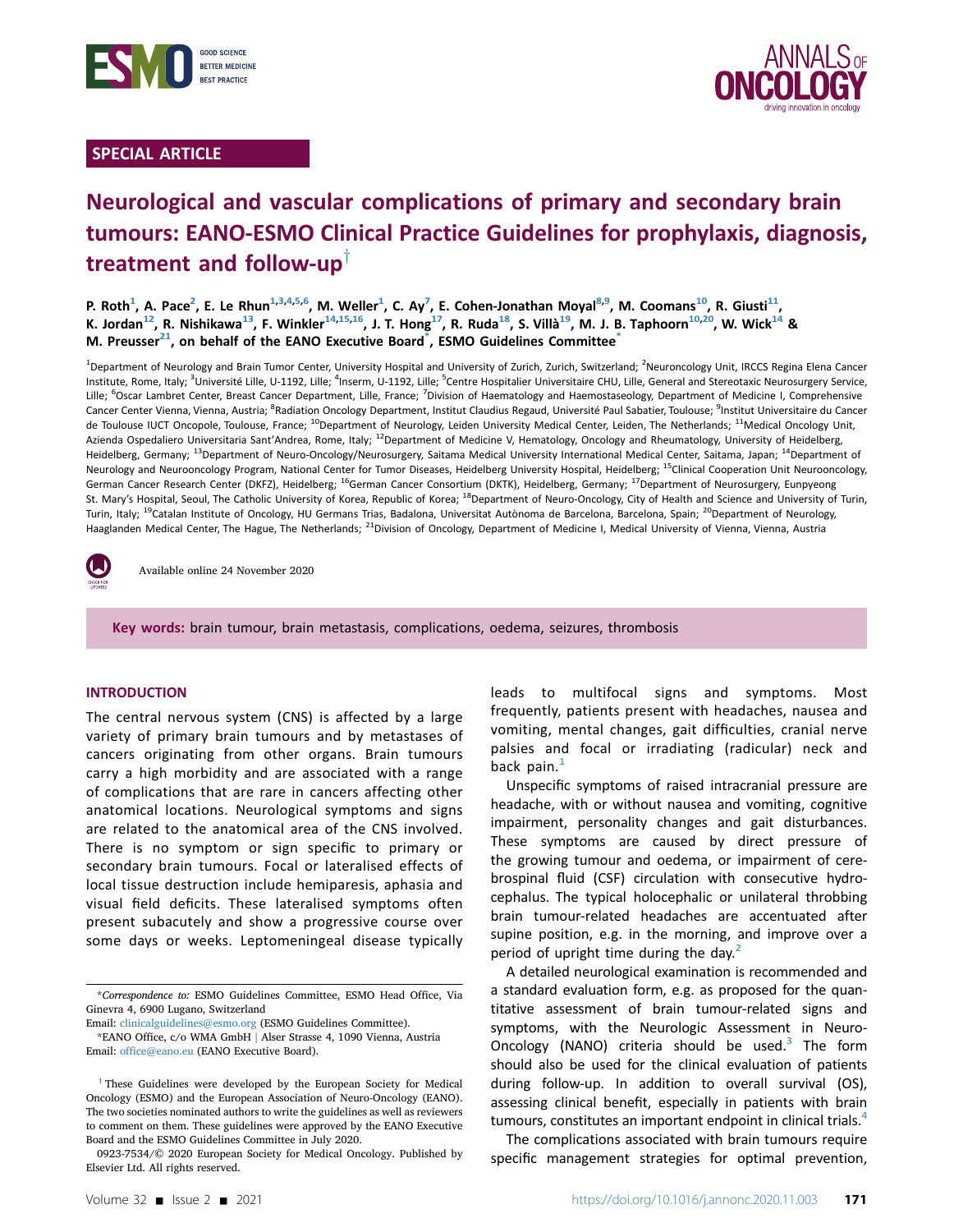<span id="page-1-0"></span>

Figure 1. Clinical management of brain oedema in patients with brain tumours.

diagnosis, therapy and follow-up, and necessitate multidisciplinary cooperation. The current European Association of Neuro-Oncology (EANO)-European Society for Medical Oncology (ESMO) joint guidelines summarise recommendations for the clinical management of the most important complications observed in brain tumour patients and cover brain oedema, seizures, neurocognitive impairment, venous thromboembolism, stroke, intracranial haemorrhage, metastatic spinal cord compression (MSCC) and supportive and end-of-life care. Due to the lack of high-level evidence on these topics, most recommendations are based on expert opinion and consensus. They aim at guiding clinical management of brain tumour patients and end-of-life care and serve as a helpful resource for physicians and health care providers. For the future, prospective clinical trials specifically enrolling brain tumour patients are needed to better define diagnostic and therapeutic measures of complications in this patient group.

#### BRAIN OEDEMA

## Incidence and epidemiology

Primary and secondary brain tumours are frequently surrounded by oedema. This condition is almost entirely found in malignant neoplasms but occurs also in the context of benign tumours such as meningiomas. As a consequence, the vast majority of brain tumour patients will receive antioedema treatment at some point during the disease course.[5](#page-9-1) Some therapeutic interventions, mainly radiotherapy (RT) but also some systemic treatments, may

further enhance the oedema surrounding the tumour, leading to increased mass effect and symptom burden.<sup>[6](#page-9-2)</sup> The recognition of tumour-associated oedema and subsequent initiation of adequate therapeutic measures, with consideration of the overall oncological therapeutic goals, is an important step in the supportive treatment of brain tumour patients aimed at restoring and maintaining the patients' quality of life (QoL) and functional autonomy.

#### **Diagnosis**

The diagnosis of tumour-associated oedema is typically made by magnetic resonance imaging (MRI). If the patient is unable to undergo MRI or for other reasons, computed tomography (CT) will also identify oedema. Importantly, the need for anti-oedema treatment is not simply defined by the extent of oedema but should be primarily based on the patient's clinical condition.

## Management and monitoring

Anti-oedema treatment should be considered in brain tumour patients requiring relief from neurological deficits [\(Figure 1\)](#page-1-0). Steroids are the mainstay for anti-oedema treatment. They act rapidly, can be administered orally or intravenously and are not expensive. Despite their prevalent use, only few data from randomised trials assessing the anti-oedema activity of steroids in brain tumour patients are available. Dexamethasone is the most frequently administered drug.<sup>[7](#page-9-3)</sup> It has potent glucocorticoid activity but hardly any mineralocorticoid effects, which avoids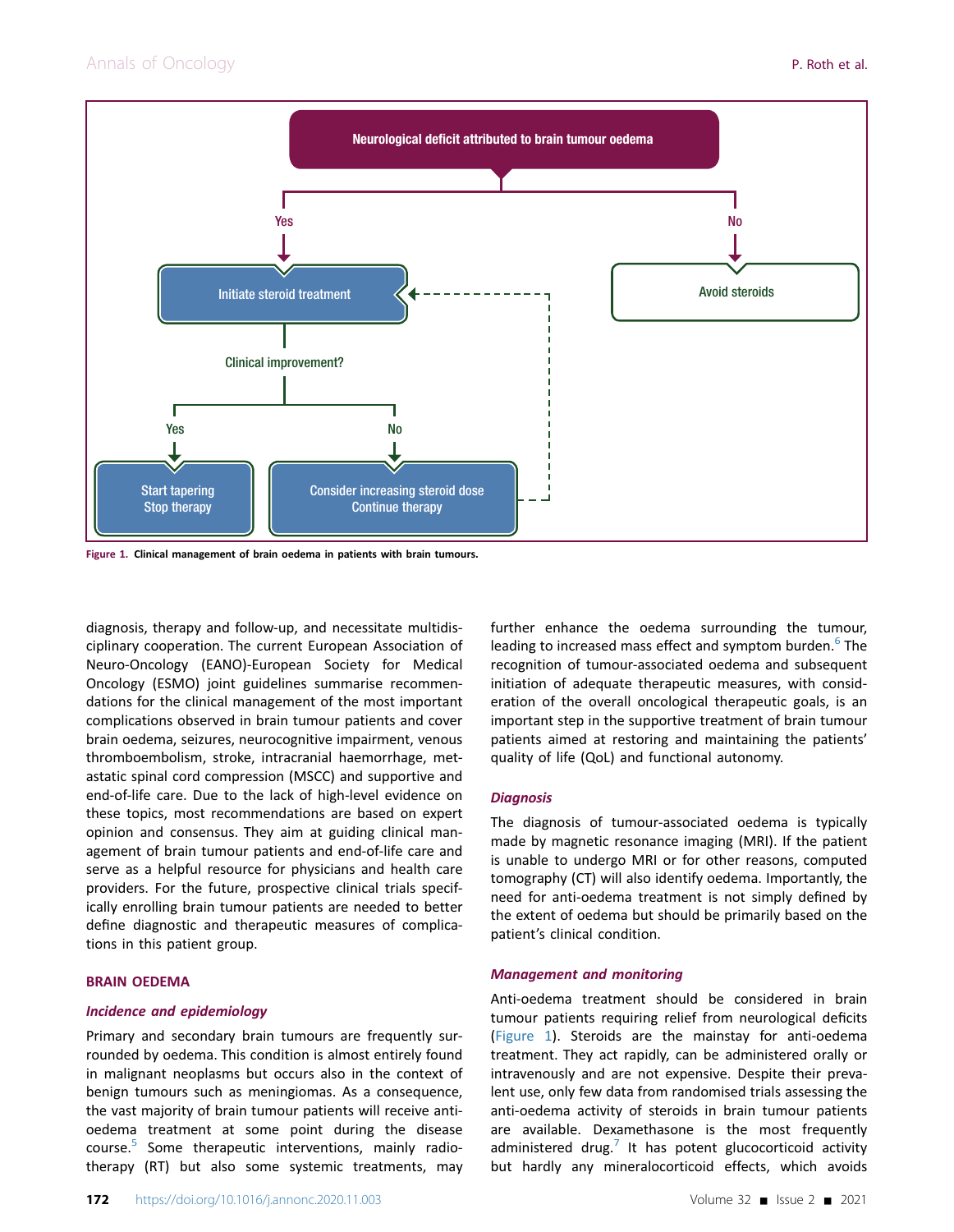undesirable alterations of blood electrolyte levels. Furthermore, because of its long biological half-life, a single daily administration is sufficient. Standard doses are in the range of 4-16 mg/day. A randomised trial comparing 4 and 8 mg of dexamethasone as well as 4 and 16 mg per day in patients with metastatic brain tumours did not show a superior effect of the higher doses on the patients' condition as defined by the Karnofsky performance score (KPS). However, patients receiving higher dexamethasone doses were more likely to suffer from side-effects.<sup>[8](#page-9-4)</sup> There are few alternatives to steroids for this indication. Limited evidence on the anti-oedema activity of boswellic acids, angiotensin-II inhibitors, hyperosmolar agents or corticorelin acetate does not support their regular use. $9-12$ 

#### Follow-up and long-term implications

Clinically-asymptomatic patients seldom require anti-oedema treatment with steroids. Because of their possible interaction with other agents such as antiepileptic drugs or immunotherapeutics, $13$  a critical evaluation of steroid administration is mandatory. The prophylactic use of steroids, e.g. perioperatively or during RTof patients with primary or secondary brain tumours, is increasingly discouraged.<sup>14</sup> The renewed strong interest in steroids and their effect on brain tumour patients results from strong evidence linking steroid use to inferior survival in glioblastoma, $15$  and the current interest in immunotherapy approaches for primary and metastatic brain tumours in which steroid use may be detrimental. $16,17$  $16,17$  Patients with clinical symptoms should be treated as long as a clinical benefit can be assumed. Long-term steroid use is associated with significant side-effects such as an increased risk for the development of pneumocystis jiroveci pneumonia (PJP), diabetes, arterial hypertension, osteoporosis, myopathy and psychiatric adverse effects, among others. $^{18}$  Therefore, patients should be closely monitored with regular clinical examinations to decide whether tapering should be considered. No precise rules have been established to define the ideal tapering schedule. Typically, a dose reduction over 2-4 weeks will be appropriate but patients with long-term steroid use may require an even longer period until complete tapering.

#### Recommendations

- Diagnosis of brain oedema should be carried out using T2-weighted or FLAIR MRI sequences [EANO: IV, n/a; ESMO: V, n/a].
- Anti-oedema treatment should only be considered in brain tumour patients requiring relief from neurological deficits [EANO: IV; ESMO: V].
- Dexamethasone is the drug of choice for the treatment of symptomatic tumour-associated brain oedema [EANO: IV, B; ESMO: V, B].
- The initial dexamethasone dose is typically in the range of 4-16 mg/day given as a single daily intravenous (i.v.) or oral administration. The steroid dose should be tapered to the lowest dose needed to control clinical symptoms [EANO: IV, n/a; ESMO: V, n/a].

- Appropriate PJP prophylaxis, e.g. with trimethoprimsulfamethoxazole, should be considered in patients requiring steroid treatment of  $>4$  weeks, in those undergoing RT or chemotherapy (ChT) in parallel, or with a lymphocyte count  $\langle 1000/\mu$ l [EANO: IV, B; ESMO: V, B].

#### SEIZURES

#### Incidence and epidemiology

It has traditionally been assumed that the lifetime risk for seizures in adult patients with diffuse gliomas exceeds 50%, notably in patients with World Health Organization (WHO) grade II and III tumours,  $19$  with a possible link to the presence of isocitrate dehydrogenase (IDH) mutations.<sup>[20](#page-9-13)</sup> A third of patients with meningiomas suffer from seizures before the first surgical intervention and long-lasting tumour control is associated with freedom from seizures.<sup>[21](#page-9-14)</sup> Only 20% of patients with newly-diagnosed brain metastases present with seizures, and tumour control is probably the most important predictor of seizure control. $^{22}$  For seizures in brain tumour patients, according to the nomenclature proposed by the International League against Epilepsy (ILAE), the most common types will now be referred to as 'focal' seizures and focal to bilateral tonic-clonic seizures.<sup>[23](#page-9-16)</sup> The Response Assessment in Neuro-Oncology Group (RANO) has acknowledged the central role of seizure control for QoL of patients and caregivers and developed guidance on how to implement seizure control as an efficacy endpoint into clinical trials. $^{24}$ 

#### **Diagnosis**

In the absence of a history of a primary or metastatic brain tumour, new onset of epileptic seizures in adults requires neuroimaging, that is, contrast-enhanced cerebral MRI, unless there are contraindications, to rule out an intracranial neoplasm. Systemic cancer patients without a history of brain metastases should also be assessed by neuroimaging when developing seizures. Alternative aetiologies include treatment-associated neurotoxicity, infectious diseases, paraneoplastic syndromes, metabolic disturbances and ce-rebrovascular disease.<sup>[25](#page-9-18)</sup> New-onset or less well-controlled seizures in patients with primary brain tumours are often indicative of progression; therefore, neuroimaging should be considered even if there is otherwise no change in neurological status. Electroencephalography (EEG) may help in the initial assessment of patients with suspected seizures and can be used to estimate future seizure risk or for the differential diagnosis of altered neurocognitive function or vigilance. An EEG is important to rule out nonconvulsive status epilepticus (NCSE) with worsening neurological symptoms or vigilance problems. EEG will also help to distinguish epileptic seizures from psychogenic seizures.

#### Management and monitoring

Therapeutic interventions against brain tumours are important contributors of seizure control. This concerns not only surgery, but also RT and ChT. $^{26}$  $^{26}$  $^{26}$  The vast majority of brain tumour patients who experience a seizure should be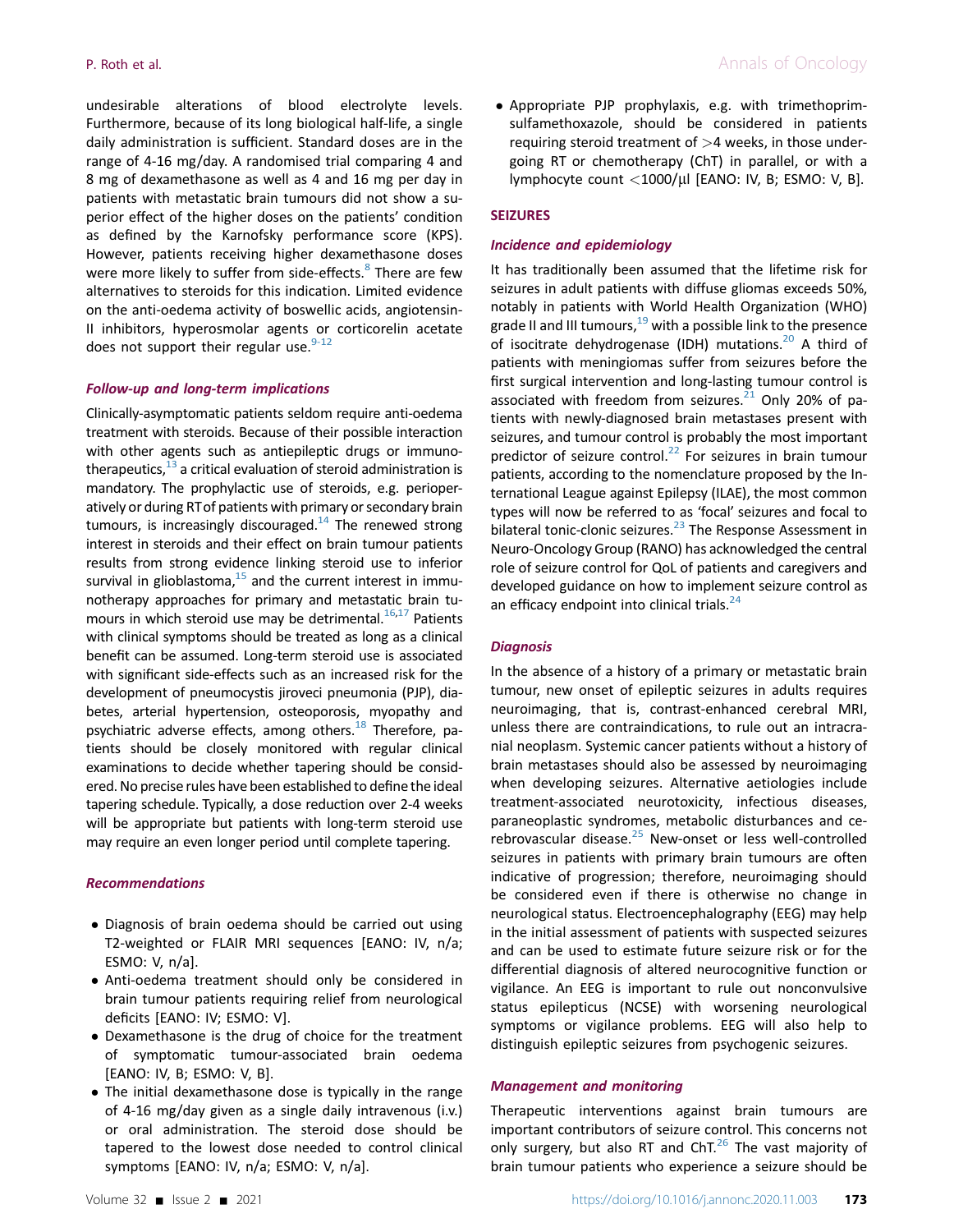# Annals of Oncology **P. Roth et al.**  $\blacksquare$

placed on anticonvulsant secondary prophylaxis, at least transiently [\(Figure 2\)](#page-4-0). If surgery is carried out, and if a near gross total resection is achieved, efforts at tapering and stopping anticonvulsant drugs should be undertaken within weeks after surgery, provided there is no recurrent tumour growth. If only a biopsy or partial resection are carried out, with subsequent RT or ChT-induced tumour regression, tapering and stopping can also be considered.

The choice of anticonvulsant agents has become wider with more drugs available over recent years. $27$  However, there is lack of robust, randomised, controlled evidence to support the choice of the optimal antiepileptic drug for the treatment of seizures in patients with brain tumours. Of the traditional drugs, valproic acid still has a firm place in some centres, given its efficacy and overall good tolerability. There is no evidence of a higher rate of perisurgical bleeding complications with valproic acid prophylaxis. Valproic acid must not be used in females who may become pregnant and interactions with other drugs need to be checked on a regular basis. Phenytoin, phenobarbital and carbamazepine are no longer recommended as agents of first choice because of their side-effect profile and drug interactions, especially with steroids and various cytotoxic and targeted agents. Levetiracetam has become the drug of first choice at most neuro-oncology centres in recent years, although psychiatric side-effects in some patients remain a concern.[28](#page-9-21) Lamotrigine has good antiseizure activity but requires a period of several weeks until sufficient drug levels are reached. Lacosamide may assume a larger role as an add-on treatment for patients whose seizure disorder is not controlled by monotherapy. $29$  Patients and caregivers should be instructed how to behave and whom to contact in case of recurrent seizures.

#### Follow-up

Brain tumour patients with a history of seizures are questioned on the occurrences of potential seizures at each follow-up visit. Serum levels of anticonvulsant drugs can be determined to explore failure to control the epileptic activity, to assess compliance and for the differential diagnosis of potential drug-related side-effects.

#### Recommendations

- New-onset seizures in cancer patients without a history of brain tumour should trigger neurological work-up, including cerebral MRI [EANO: IV, B; ESMO: V, n/a].
- Since worsening of a pre-existing seizure disorder in brain tumour patients often heralds tumour progression, repeat MRI and other potentially necessary work-up such as blood and CSF examination should be considered [EANO: IV, B; ESMO: V, n/a].
- Primary anticonvulsant prophylaxis is not indicated in brain tumour patients [EANO: I, D; ESMO: I, D].
- Levetiracetam and lamotrigine are preferred options of first choice because of their efficacy and overall good tolerability [EANO: IV, n/a; ESMO: V, n/a].
- Brain tumour patients who have suffered epileptic seizures and are not candidates for surgery should receive secondary prophylaxis until local control has been achieved [EANO: IV, n/a; ESMO: V, n/a].
- Enzyme-inducing anticonvulsants should be avoided in patients with brain tumours [EANO: III, D; ESMO: III, D].
- Judgements on the competency to drive need to adhere to national guidelines and law and should consider not only epilepsy but also other aspects of neurological and neurocognitive function [EANO: IV n/a; ESMO: V, n/a].

#### NEUROCOGNITIVE IMPAIRMENT

#### Incidence and epidemiology

Cognitive impairment, including deficits in domains such as memory, attention and executive functioning, has a large impact on the QoL of brain tumour patients. $30,31$  $30,31$  It is caused by the tumour itself, as well as by antitumour treatment, supportive treatment and patient characteristics such as age and response to psychological stress. Cognitive impairment is already present in 90% of patients with a primary brain tumour<sup>[32](#page-9-25)</sup> and in 91% of patients with brain metastases $33$  before treatment. Even patients with benign meningiomas show subtle cognitive deficits.<sup>[34](#page-9-27)</sup>

#### Diagnosis and pathology

Various factors including tumour location, size and histology are associated with the extent and severity of cognitive impairment. Apart from local damage, brain tumours also cause global cognitive dysfunctioning by disruption of cognitive networks. Memory and executive functioning are the most frequently impaired domains. $35$  Antitumour treatment with surgery, RT or ChT may affect cognitive functioning, both in a positive as well as in a negative way. Resection of the tumour may result in cognitive improvement by relieving elevated intracranial pressure. Conversely, damaging the surrounding tissue may cause transient or permanent cognitive deficits. $36$  RT-induced cognitive impairment can be subclassified by its temporal evolution. Short-term cognitive deficits, presenting during and shortly after RT, may result from elevated intracranial pressure and fatigue. Delayed side-effects, which may develop months to years after RT, range from local radionecrosis to diffuse leukoencephalopathy and cerebral atrophy, and may be associated with irreversible cognitive decline that can ultimately lead to dementia. $37,38$  $37,38$  Demyelination and small vessel damage are likely the cause of this syndrome. Neural stem cells residing in the hippocampus and subventricular zone are suspected to be a critical target of RT-associated cognitive decline.<sup>[39](#page-9-32)</sup> Systemic ChT may also cause acute and short-term cognitive side-effects $40$ ; moreover, longterm ChT-related changes in cognitive functioning have been summarised under the concept of the chemobrain. $41$ 

Cognitive impairment is measured with validated neuropsychological tests that evaluate different domains of cognitive functioning, including attention, processing speed,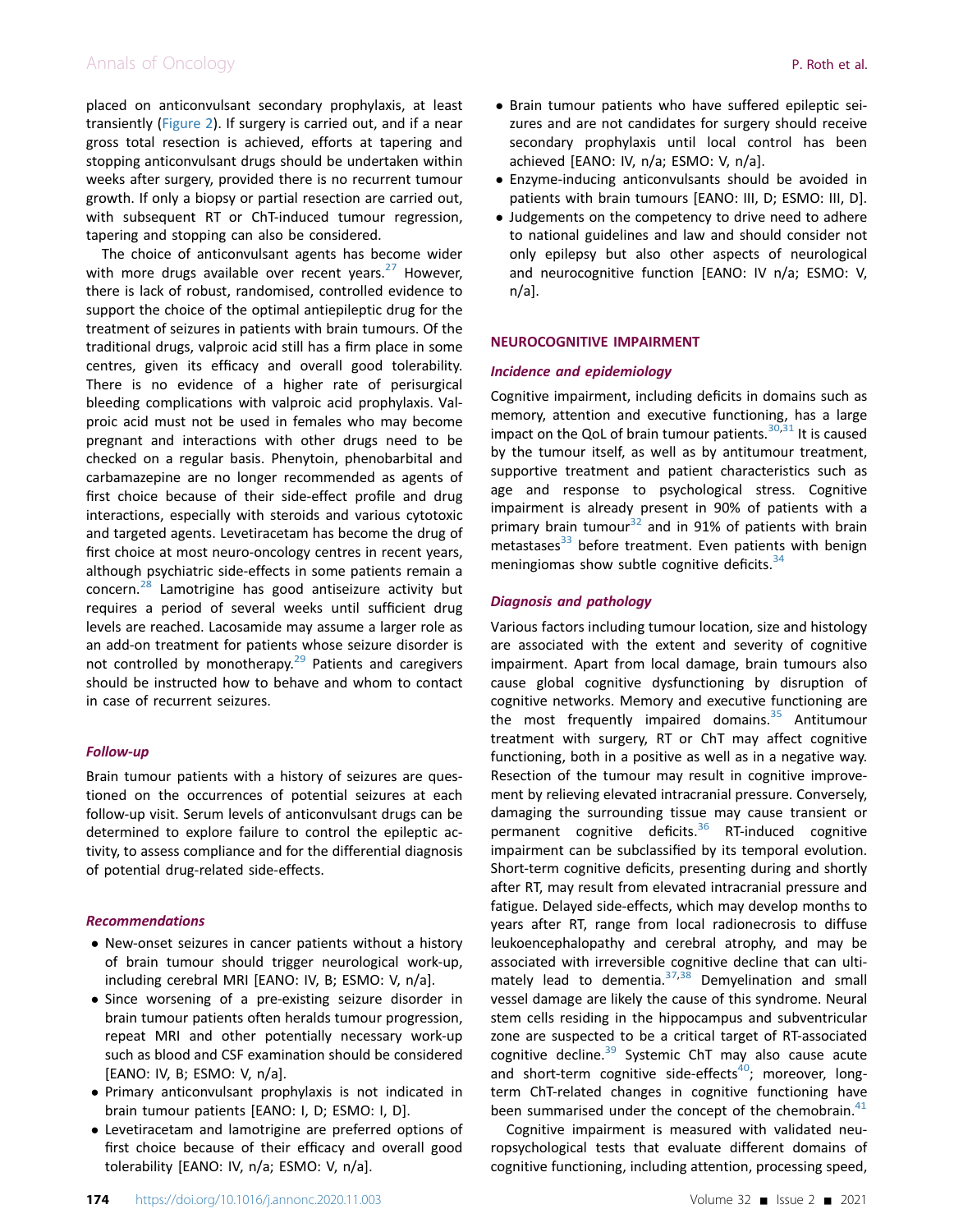<span id="page-4-0"></span>

Figure 2. Clinical management of seizures in patients with brain tumours. ChT, chemotherapy.

memory, visuospatial functioning and executive functioning. Among validated neuropsychological tests are the Hopkins verbal learning test for verbal memory, the Rey-Osterrieth complex figure test (visuoconstruction, visual memory), the controlled oral word association test (verbal fluency), the Stroop test (interference, executive functioning) and the trail making test (attention, executive functioning). Selfperceived cognitive functioning, which is only moderately correlated with objective cognitive functioning, $42$  reflects cognitive complaints experienced by patients and is assessed with validated questionnaires, such as the cognitive failures questionnaire and the medical outcomes study subjective cognitive functioning scale.

#### **Treatment**

Preventing cognitive side-effects due to antitumour treatment may primarily be achieved by administering treatment strategies that have a less detrimental effect on cognition. Intraoperative techniques such as awake craniotomy or mapping of eloquent brain functions may preserve cognitive and neurological integrity.<sup>[43](#page-9-36)</sup> Limited dose per fraction and lower overall radiation dose, focal RT instead of whole brain radiotherapy (WBRT) and hippocampal sparing during

WBRT $^{44}$  $^{44}$  $^{44}$  may reduce the risk of cognitive deficits.  $38,45,46$  $38,45,46$  $38,45,46$ Proton RT in selected brain tumour patients may contribute to preservation of cognitive functioning by sparing normal tissue to a larger extent than traditional photon treatment. $47$  However, at this point, for most brain tumour types such as diffuse gliomas, there are no solid data from randomised trials on the use of proton RT available. Therefore, it remains to be seen if future studies will demonstrate that proton therapy is superior to con-ventional RT in terms of efficacy or toxicity.<sup>[48](#page-9-41)</sup>

Cognitive side-effects that may occur due to antiepileptic therapy $49$  can partly be overcome by dose adjustments, withdrawal when safely possible or replacement by alternative antiepileptic drugs. Pharmacological intervention studies have investigated the use of methylphenidate, $50$ donepezil, $51,52$  $51,52$  memantine $53$  and a combination of methylphenidate and modafinil $54$  to improve cognitive functioning. Although some studies have reported a beneficial effect, limitations in methods and study design, such as the lack of a control group, impede generalisation of the results.

Rehabilitation programmes, including cognitive rehabilitation and exercise training, may reduce cognitive deficits.[55-58](#page-10-5) A large randomised study that aimed at improving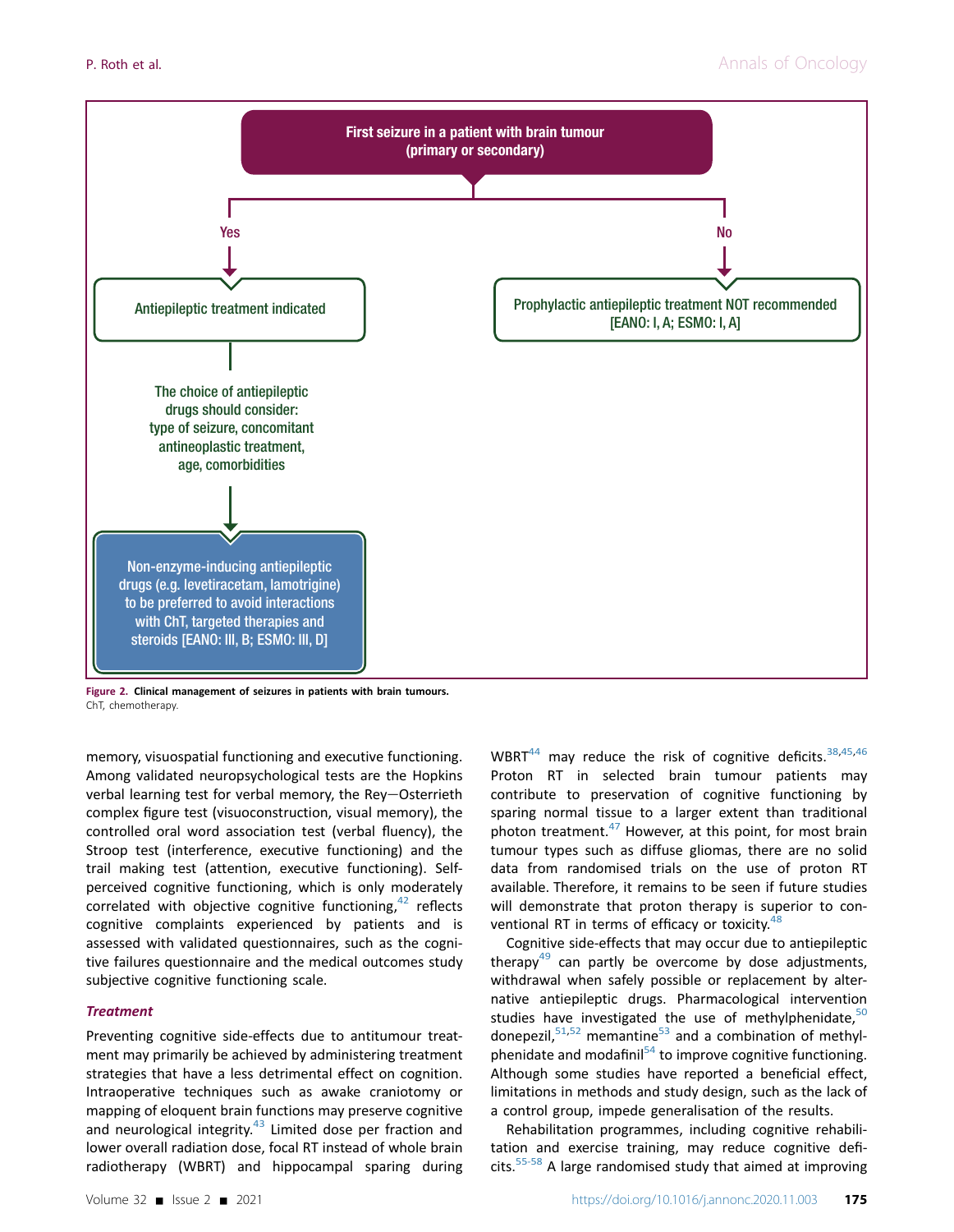# Annals of Oncology **P. Roth et al.**  $\blacksquare$

cognitive functioning by offering a cognitive rehabilitation programme showed a subjective improvement in patients with WHO grade II and grade III gliomas as well as an improved attention and verbal memory 6 months after treatment, compared with the waiting-list control group.<sup>[58](#page-10-6)</sup>

# Follow-up

Monitoring patients' cognitive functioning during the course of the disease provides information on the impact of a specific treatment strategy. As cognitive deficits may present later in the disease, regular monitoring and longterm follow-up are essential for both clinical trials and in clinical practice.

## Recommendations

- Antitumour treatment strategies that prevent or minimalise cognitive impairment should be prioritised [EANO: IV, n/a; ESMO: V, n/a].
- Rehabilitation should be considered, especially in young patients with a favourable prognosis, and in stable brain tumour patients with cognitive complaints and deficits [EANO: IV, n/a; ESMO: V, n/a].
- Regular monitoring and long-term follow-up of patients' cognitive functioning is essential, both in clinical trials and in clinical practice [EANO: IV, n/a; ESMO: V, n/a].

#### VENOUS THROMBOEMBOLISM AND STROKE

#### Incidence and epidemiology

The risk of venous thromboembolism (VTE) is increased in cancer patients, with a particularly high risk in brain tumour patients.<sup>59[,60](#page-10-8)</sup> An incidence of 22%-30% of symptomatic VTE has been reported in contemporary cohorts of glioblastoma patients. $61,62$  $61,62$  The probability of VTE is high already at diagnosis and during the initial phase of chemoradiotherapy. Recurrent VTE may be observed in a third (27%) of glioblastoma patients. $61$  In an analysis of three randomised trials, patients with newly-diagnosed glioblastoma, treated with therapeutic anticoagulation between the start of concomitant temozolomide with RT and the start of maintenance temozolomide, had profoundly decreased survival. No decrease in survival was observed in patients treated with prophylactic doses of anticoagulants or with antiplatelet agents. It remains unclear whether venous thromboembolic events caused this survival difference. $63$  VTE has been less investigated in patients with brain metastases; however, a retrospective study reported an incidence of 20%.<sup>[64](#page-10-12)</sup> The incidence is probably underestimated, and an increasing number of asymptomatic VTEs, incidentally found on CT scans done for tumour staging or other reasons such as imaging for exclusion of suspected VTE or pulmonary embolism (PE), have been reported. $65$ 

Potential risk factors among glioma patients include age, leg paresis, higher WHO grade of the tumour, high levels of circulating P-selectin or high expression of podoplanin in the tumour, intraluminal thrombosis as well as high leukocyte

and low platelet counts.<sup>[66-68](#page-10-14)</sup> In contrast, IDH mutant gliomas may have a lower VTE risk. Treatment-related factors such as cancer surgery, including neurosurgical interventions, irradiation, ChT and steroid administration, the presence of indwelling catheters and supportive treatments such as frequent transfusions add to VTE risk. $^{69}$  $^{69}$  $^{69}$  While bevacizumab may increase the risk of VTE in the general population of cancer patients by  $33\%$ ,<sup>[70](#page-10-16)</sup> no increased risk has been observed in the phase III trials exploring bevacizumab in newly-diagnosed or recurrent glioblastoma.<sup>[71-73](#page-10-17)</sup>

## **Diagnosis**

The diagnosis of VTE can be challenging because symptoms and signs may be unspecific and brain tumour patients often have neurological deficits, which can be clinically more dominant and mask VTE-related symptoms and signs. Classic symptoms include leg swelling, erythema and pain of the limb for deep vein thrombosis (DVT), and tachycardia, thoracic pain, shortness of breath or haemoptysis for PE. Of note, in most patients with a diagnosis of unsuspected or incidental PE, fatigue was the leading symptom.<sup>74[,75](#page-10-19)</sup> The diagnostic approach to cancer patients with suspected PE or DVT has not been specifically investigated. Therefore, general diagnostic work-up including assessment of the clinical pre-probability of VTE, D-dimer testing<sup>76</sup> and imaging have to be applied in clinical practice to rule out DVT and/or PE. Compression ultrasound is the method of choice to diagnose DVT and CT pulmonary angiogram for PE [\(Figure 3\)](#page-6-0). However, there is a need for further research to establish validated algorithms for the diagnostic work-up of a suspected DVT and/or PE in patients with cancer, including brain tumours.

# Primary thromboprophylaxis

Pharmacological thromboprophylaxis is the mainstay in the prevention of VTE. Non-pharmacological methods for the perioperative prophylaxis of VTE include early mobilisation, compression stockings and external pneumatic compression devices. Mechanical and pharmacological approaches may be combined to reduce the risk of VTE. $77,78$  $77,78$  In general, patients with cancer, with and without metastatic disease, who are hospitalised with acute illness or confined to bed due to immobility are recommended to receive prophylactic thromboprophylaxis for the duration of the hospital stay.<sup>[79](#page-10-23)[,80](#page-10-24)</sup> The administration of low-molecular weight heparin (LMWH) or unfractionated heparin reduces the risk of postoperative VTE in patients undergoing a surgical procedure by 50%, without increasing the risk for major intracranial haemorrhage. $79-82$  Pharmacological thromboprophylaxis in brain tumour patients should be initiated within 24 hours after surgery.<sup>[83](#page-10-25)</sup> Patients affected by other cancers undergoing major surgery should receive prophylactic treatment, preferably with LMWH for 7-10 days after standard surgery, but up to 1 month in cases of major abdominal or pelvic surgery.<sup>[79](#page-10-23)[,80](#page-10-24)</sup> For brain tumour patients undergoing a neurosurgical intervention, the optimal duration of prophylaxis has not been defined. Whether the recommendations regarding prolonged use of primary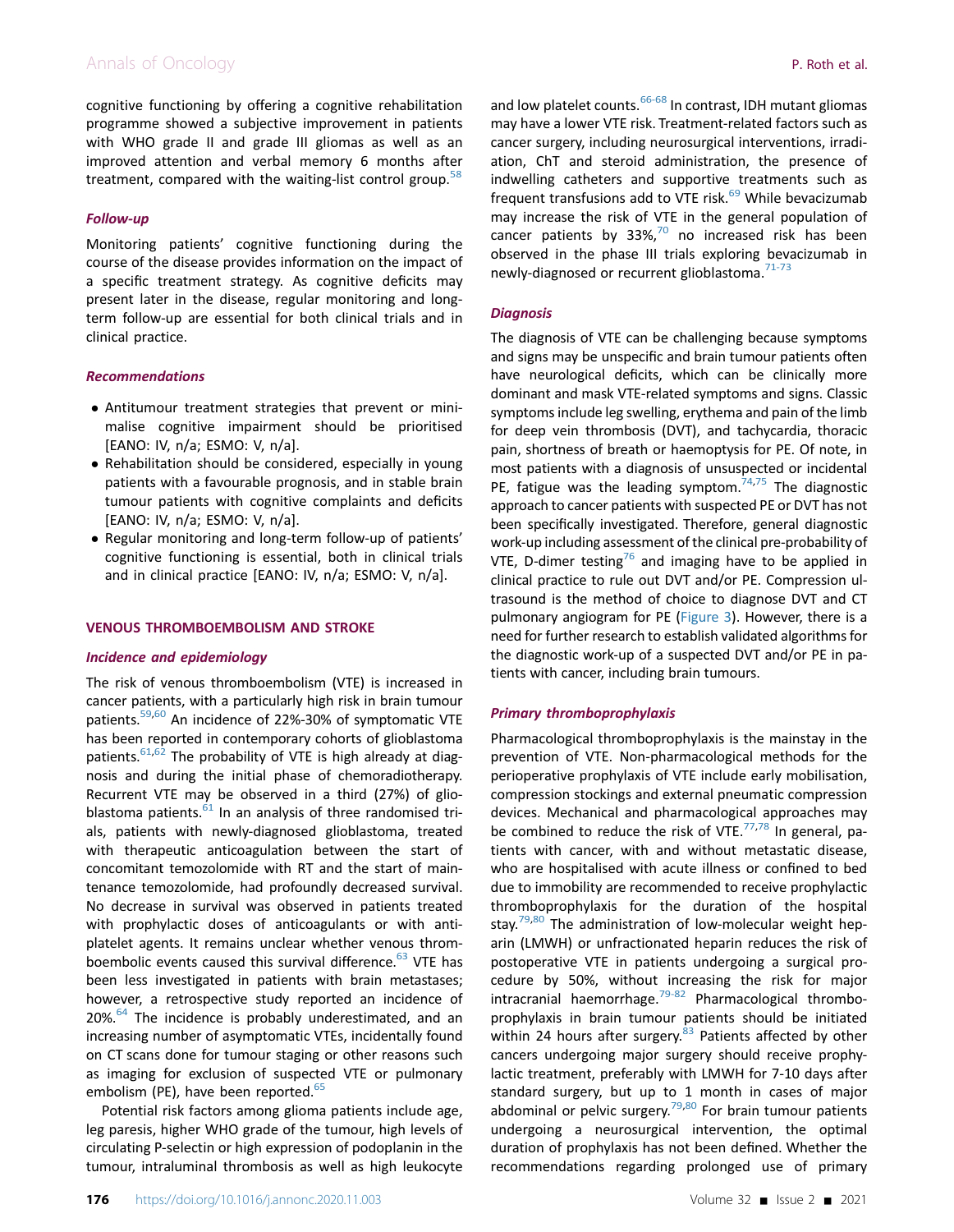<span id="page-6-0"></span>

Figure 3. Clinical management of venous thromboembolism in patients with brain tumours.

CT, computer tomography; DVT, deep vein thrombosis; LMWH, low-molecular weight heparin; PE, pulmonary embolism; VTE, venous thromboembolism.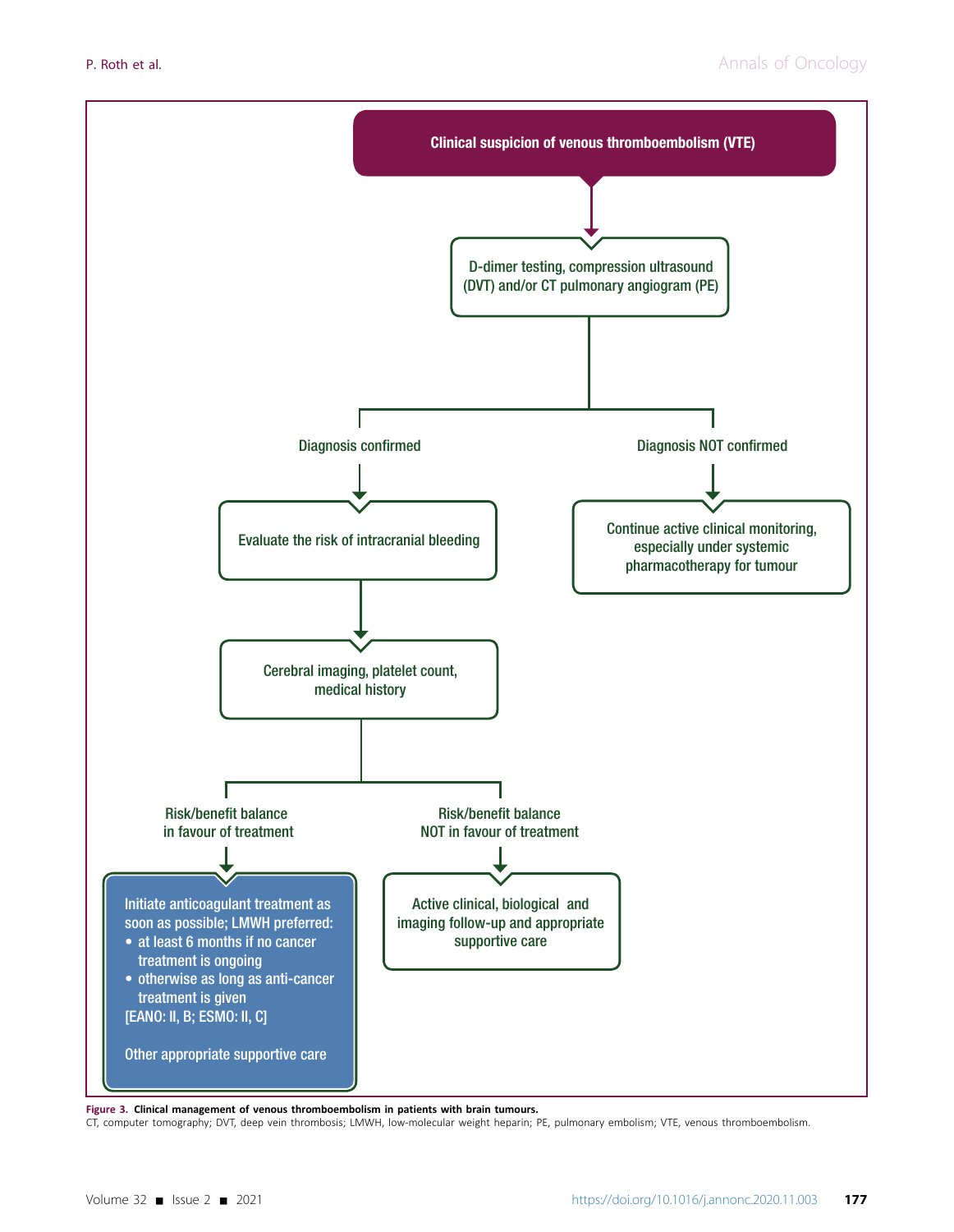# Annals of Oncology **P. Roth et al.**  $\blacksquare$

thromboprophylaxis beyond hospital discharge for up to 1 month can be extrapolated to patients with brain tumours upon surgery remains therefore elusive. Only one randomised trial explored the role of LMWH for primary prevention of VTE in patients with newly-diagnosed grade III or grade IV glioma, but no firm conclusion could be drawn as the trial was stopped prematurely. $84$ 

Two randomised placebo-controlled trials, AVERT and CASSINI, evaluated the efficacy and safety of primary prophylaxis with a direct oral anticoagulant (DOAC) for 6 months in ambulatory patients at intermediate to high risk of VTE. $85,86$  $85,86$  Pooled analyses demonstrate a relative risk reduction of VTE by 45% and low risk of major bleeding. $87$ Patients with primary brain tumours or brain metastasis only were eligible in the AVERT study, comparing apixaban 2.5 mg twice daily with placebo. OS did not differ between groups receiving primary thromboprophylaxis with DOAC versus placebo. More data are needed to draw firm conclusions and to demonstrate the clinical benefit and safety of primary thromboprophylaxis with a DOAC in patients with primary and secondary brain tumours.

# Treatment of VTE

Once the diagnosis of VTE has been confirmed, anticoagulation should start immediately. Parenteral anticoagulants (e.g. LMWH) are recommended for treatment and secondary prevention of VTE in patients with active cancer for 3-6 months, including those with brain tumours.  $88-93$ LWMHs are more effective in reducing the risk of VTE recurrence than vitamin K antagonists without increasing the risk of major bleeding. $89$ 

The incidence of intracranial haemorrhage in patients treated with therapeutic anticoagulation may be increased for glioma patients. $94$  In glioblastoma patients, an incidence of intracranial haemorrhage of 3%-5% has been reported under prophylactic LMWH. $84,95,96$  $84,95,96$  $84,95,96$  In contrast, the risk of intracranial haemorrhage for patients with brain metastases treated with therapeutic anticoagulation is probably not increased. $64,94,97$  $64,94,97$  $64,94,97$  The institution of anticoagulation in patients with asymptomatic bleeding on MRI requires a careful risk/benefit assessment. Other risk factors for intracranial haemorrhage should be considered; in particular, anticoagulation should be managed and adjusted to the platelet count. $98$  More detailed information on the management of intracranial haemorrhage is available in the Supplementary Material, available at [https://doi.org/10.](https://doi.org/10.1016/j.annonc.2020.11.003) [1016/j.annonc.2020.11.003.](https://doi.org/10.1016/j.annonc.2020.11.003)

The evidence for duration of treatment  $>6$  months is scarce.<sup>[99](#page-11-4)[,100](#page-11-5)</sup> After 6 months of treatment, anticoagulation can be stopped in patients who are in complete remission and should be continued in patients with active cancer or those receiving ongoing anticancer treatment.

The efficacy and safety of DOAC versus LMWH for treatment and secondary prevention of VTE in patients with cancer have been investigated in two randomised controlled trials (RCTs), the HOKUSAI VTE cancer (edoxaban versus dalteparin) and the SELECT-D study (rivaroxaban versus dalteparin).<sup>[101](#page-11-6)[,102](#page-11-7)</sup> Edoxaban and rivaroxaban were equally or slightly more effective for the prevention of VTE recurrence but conferred a higher risk of major bleeding than dalteparin, particularly in patients with gastrointestinal cancer. Brain tumour patients were underrepresented or not included in these two trials; thus, more research is needed to provide insight into the efficacy and safety of DOAC in patients with brain tumours. In the absence of specific data for the cancer patient population, intracranial venous sinus occlusion should be treated with LMWH, although high quality evidence is missing.  $103$ 

#### Ischaemic stroke

The risk of stroke in cancer patients is higher than in the general population.<sup>104-106</sup> In glioma patients, strokes are not associated with the WHO grade and do not differ between histological subtypes. $107$  In primary brain tumour patients, the main causes of ischaemic stroke include postoperative ischaemic stroke and stroke as a possible late consequence of RT and hypercoagulable states. $107,108$  $107,108$  Bevacizumab may moderately increase the risk of stroke.<sup>71-73[,107](#page-11-10)</sup> No specific data are available on brain metastasis patients. In glioma patients, 15%-25% of strokes are asymptomatic and are diagnosed on MRI only.<sup>109[,110](#page-11-13)</sup> The interpretation of brain MRI can be challenging when changes in diffusion-weighted imaging are close to the tumour area where posttherapeutic changes remain a differential diagnosis. $107,108$  $107,108$ 

The management depends on the underlying cause, the neurological condition of the patient and the prognosis associated with the brain tumour. Patients with malignant intracranial tumours were commonly excluded from trials evaluating i.v. or local thrombolysis. The use of thrombolytic agents such as recombinant tissue plasminogen activator in patients with malignant brain tumours can therefore not be generally recommended. Antiplatelet drugs should be considered for secondary prophylaxis as in the general ischaemic stroke patient population.

#### Other vascular complications

Other vascular complications include thrombotic microangiopathy, posterior reversible leukoencephalopathy syndrome, radiation-induced vasculopathy including stroke-like migraine attacks after RT (SMART) syndrome, moyamoyalike vasculopathy and microbleeds.

#### Recommendations

- Routine primary thromboprophylaxis in the ambulatory setting is not recommended for all brain tumour patients [EANO: IV, n/a; ESMO: V, C].
- Primary thromboprophylaxis should be considered for hospitalised brain cancer patients with acute medical illness or immobilisation [EANO: IV, C; ESMO: V, C].
- LMWH should be considered as the first line of primary thromboprophylaxis of VTE for patients with brain tumours after brain tumour surgery [EANO: II, B; ESMO: II, C].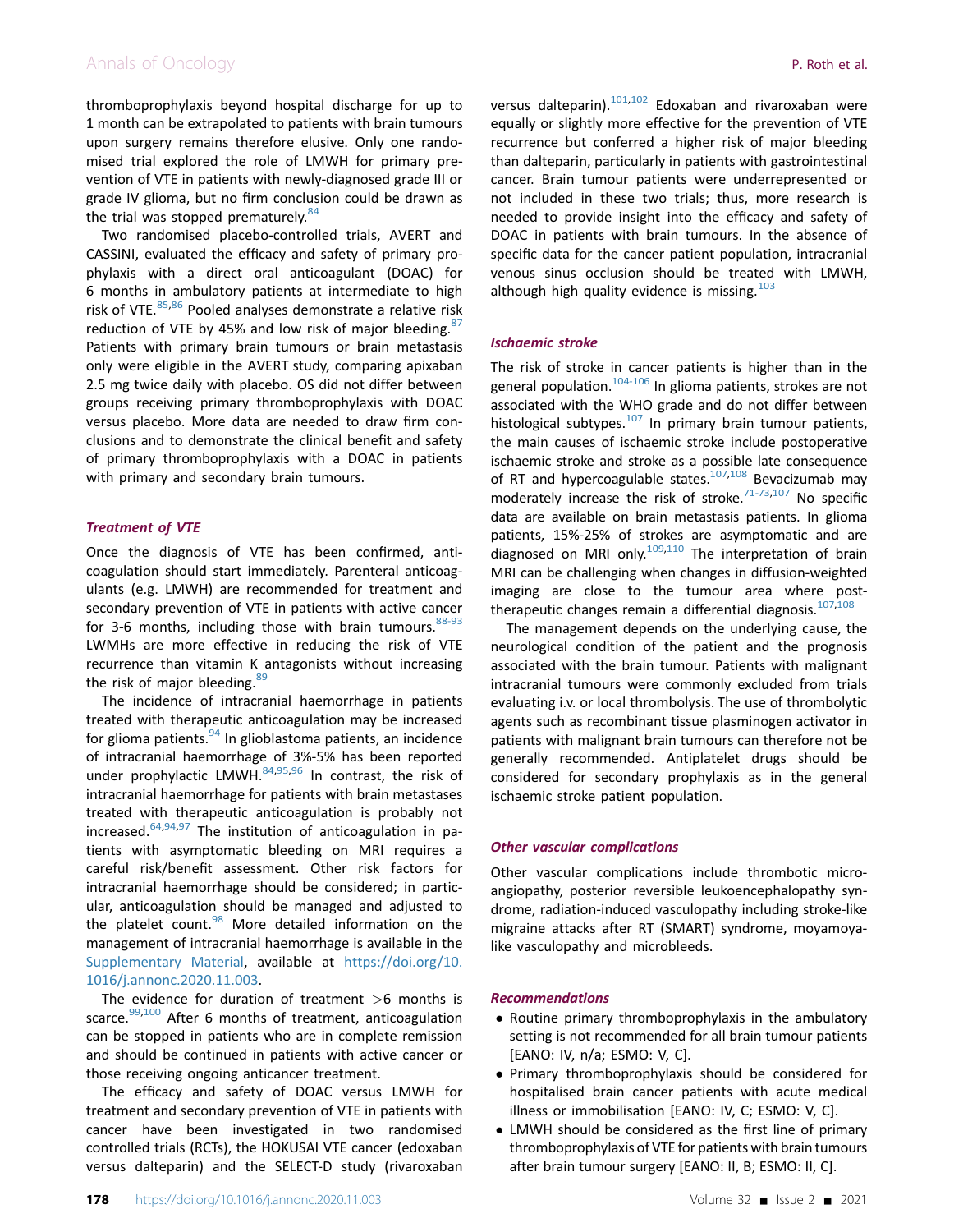- Primary thromboprophylaxis should be initiated within 24 hours after brain surgery for brain tumour patients [EANO: III, C; ESMO: V, C].
- Therapeutic doses of LMWH should be used for treatment of VTE in brain tumour patients [EANO: IV, C; ESMO: V, C].
- DOAC (edoxaban and rivaroxaban) should not be routinely considered as an alternative for brain tumour patients with VTE [EANO: IV, C; ESMO: V, C].
- The duration of therapeutic anticoagulation for treatment of VTE should be 6 months for brain tumour patients who are in complete remission and should be prolonged in patients with active cancer or those receiving ongoing anticancer treatment [EANO: IV, C; ESMO: V, C].
- Antiplatelet drugs should be considered for secondary prophylaxis of stroke in patients with brain tumours unless there is an underlying cause such as atrial fibrillation that requires therapeutic anticoagulation according to standard stroke guidelines. [EANO: IV, n/a; ESMO: V, C].

The management of metastatic spinal cord compression as well as recommendations regarding supportive therapy and end-of life care in brain tumour patients are described in the Supplementary Material, available at [https://doi.org/](https://doi.org/10.1016/j.annonc.2020.11.003) [10.1016/j.annonc.2020.11.003](https://doi.org/10.1016/j.annonc.2020.11.003).

## **METHODOLOGY**

These clinical practice guidelines were developed in accordance with the ESMO standard operating procedures for Clinical Practice Guidelines development ([http://www.](http://www.esmo.org/Guidelines/ESMO-Guidelines-Methodology) [esmo.org/Guidelines/ESMO-Guidelines-Methodology](http://www.esmo.org/Guidelines/ESMO-Guidelines-Methodology)). The relevant literature has been selected by the expert authors. Levels of evidence and grades of recommendation have been applied using the system shown in Supplementary Tables S3, S4 and S5, available at [https://doi.org/10.1016/](https://doi.org/10.1016/j.annonc.2020.11.003) [j.annonc.2020.11.003](https://doi.org/10.1016/j.annonc.2020.11.003).<sup>[111,](#page-11-14)[112](#page-11-15)</sup> Statements without grading were considered justified standard clinical practice by the experts and the EANO Faculty and ESMO Faculty. This manuscript has been subjected to an anonymous peer review process.

#### ACKNOWLEDGEMENTS

The authors thank Dr Franziska Schlieter for editorial assistance. The ESMO Guidelines Committee thank the EANO Faculty, the ESMO Faculty and other experts who provided critical reviews of these ESMO Clinical Practice Guidelines. They also thank the European Cancer Patient Coalition and the following patient organisation for their review: The Glioma Center.

#### FUNDING

No external funding has been received for the preparation of these guidelines. Production costs have been covered by ESMO from central funds.

PR has received honoraria for lectures or advisory board participation from Bristol-Myers Squibb, Covagen, Debiopharm, Merck Sharp and Dohme, Novocure, QED and Virometix and research support from Merck Sharp and Dohme; AP has received honoraria for advisory board participation from AbbVie; ELR has received research grants from Mundipharma and Amgen and honoraria for lectures or advisory board participation from AbbVie, Daiichi Sankyo, Mundipharma and Novartis; MW has received research grants from AbbVie, Adastra Pharmaceuticals, Bayer, Merck, Sharp and Dohme, Merck (EMD), Novocure, OGD2 Pharma, PIQUR Therapeutics and Roche and honoraria for lectures or advisory board participation or consulting from AbbVie, Bristol-Myers Squibb, Celgene, Merck, Sharp and Dohme, Merck (EMD), Novocure, Orbus, Pfizer, Progenics, Roche and Tocagen; CA has received honoraria for lectures, consultancy or advisory board participation from Bayer, Bristol-Myers Squibb, Boehringer Ingelheim, Daiichi Sankyo, Pfizer and Sanofi; EC-JM has reported advisory board and/or has received honoraria from Merck Serono, Accuray and Brainlab and research grants from Merck Serono and AstraZeneca; RG has received honoraria for lectures, consultancy or advisory board participation from Kiowa Kirin, Angelini Pharma, Bristol-Myers Squibb, Boehringer Ingelheim, Merck, Sharp and Dohme, Roche and AstraZeneca; KJ has reported advisory board and/or honoraria for presentations for Merck, Sharp and Dohme, Helsinn, Tesaro, Amgen, Hexal, Pfizer, Voluntis and Kreussler Pharma; RN has received research support from Merck, Sharp and Dohme, Chugai and Eisai and honoraria for lectures, consultancy or advisory board participation from Chugai, Eisai, ONO, AbbVie, Daiichi Sankyo and Novocure; RR has received honoraria for lectures or advisory board participation from UCB and Novocure; MP has received research support from Böehringer Ingelheim, GlaxoSmithKline, Merck, Sharp and Dohme and Roche and honoraria for lectures, consultancy or advisory board participation from Bristol-Myers Squibb, Novartis, Gerson Lehrman Group, CMC Contrast, Glaxo-SmithKline, Mundipharma, Roche, AstraZeneca, AbbVie, Lilly, MEDahead, Daiichi Sankyo and Merck, Sharp and Dohme; MC, FW, SV, MJBT, YKH and WW have declared no conflicts of interest.

## <span id="page-8-0"></span>**REFERENCES**

- 1. [Le Rhun E, Weller M, Brandsma D, et al. EANO-ESMO Clinical Practice](http://refhub.elsevier.com/S0923-7534(20)43146-1/sref1) [Guidelines for diagnosis, treatment and follow-up of patients with](http://refhub.elsevier.com/S0923-7534(20)43146-1/sref1) [leptomeningeal metastasis from solid tumours.](http://refhub.elsevier.com/S0923-7534(20)43146-1/sref1) Ann Oncol. 2017;28: [iv84-iv99](http://refhub.elsevier.com/S0923-7534(20)43146-1/sref1).
- <span id="page-8-1"></span>2. [Comelli I, Lippi G, Campana V, et al. Clinical presentation and](http://refhub.elsevier.com/S0923-7534(20)43146-1/sref2) epidemiology of brain tumors fi[rstly diagnosed in adults in the](http://refhub.elsevier.com/S0923-7534(20)43146-1/sref2) [emergency department: a 10-year, single center retrospective study.](http://refhub.elsevier.com/S0923-7534(20)43146-1/sref2) [Ann Transl Med](http://refhub.elsevier.com/S0923-7534(20)43146-1/sref2). 2017;5:269.
- <span id="page-8-2"></span>3. [Nayak L, DeAngelis LM, Brandes AA, et al. The Neurologic Assessment](http://refhub.elsevier.com/S0923-7534(20)43146-1/sref3) [in Neuro-Oncology \(NANO\) scale: a tool to assess neurologic function](http://refhub.elsevier.com/S0923-7534(20)43146-1/sref3) [for integration into the Response Assessment in Neuro-Oncology](http://refhub.elsevier.com/S0923-7534(20)43146-1/sref3) (RANO) criteria. Neuro Oncol[. 2017;19:625-635](http://refhub.elsevier.com/S0923-7534(20)43146-1/sref3).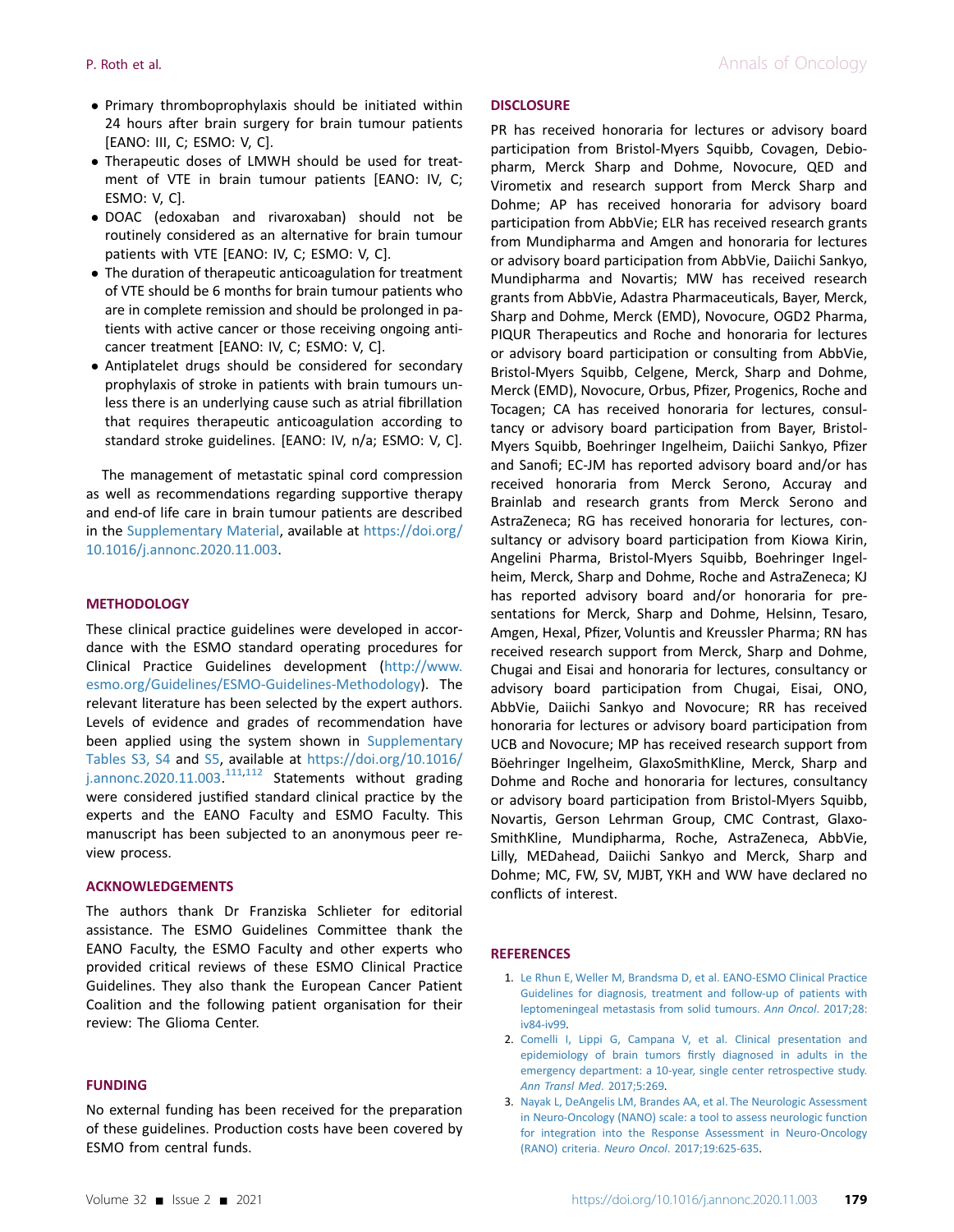- <span id="page-9-0"></span>4. [Reardon DA, Galanis E, DeGroot JF, et al. Clinical trial end points for](http://refhub.elsevier.com/S0923-7534(20)43146-1/sref4) [high-grade glioma: the evolving landscape.](http://refhub.elsevier.com/S0923-7534(20)43146-1/sref4) Neuro Oncol. 2011;13: [353-361.](http://refhub.elsevier.com/S0923-7534(20)43146-1/sref4)
- <span id="page-9-1"></span>5. [Hempen C, Weiss E, Hess CF. Dexamethasone treatment in patients](http://refhub.elsevier.com/S0923-7534(20)43146-1/sref5) [with brain metastases and primary brain tumors: do the bene](http://refhub.elsevier.com/S0923-7534(20)43146-1/sref5)fits [outweigh the side-effects?](http://refhub.elsevier.com/S0923-7534(20)43146-1/sref5) Support Care Cancer. 2002;10:322-328.
- <span id="page-9-2"></span>6. [Roth P, Regli L, Tonder M, Weller M. Tumor-associated edema in brain](http://refhub.elsevier.com/S0923-7534(20)43146-1/sref6) [cancer patients: pathogenesis and management.](http://refhub.elsevier.com/S0923-7534(20)43146-1/sref6) Expert Rev Anticancer Ther[. 2013;13:1319-1325](http://refhub.elsevier.com/S0923-7534(20)43146-1/sref6).
- <span id="page-9-3"></span>7. [Ryan R, Booth S, Price S. Corticosteroid-use in primary and secondary](http://refhub.elsevier.com/S0923-7534(20)43146-1/sref7) [brain tumour patients: a review.](http://refhub.elsevier.com/S0923-7534(20)43146-1/sref7) J Neurooncol. 2012;106:449-459.
- <span id="page-9-4"></span>8. [Vecht CJ, Hovestadt A, Verbiest HB, et al. Dose-effect relationship of](http://refhub.elsevier.com/S0923-7534(20)43146-1/sref8) [dexamethasone on Karnofsky performance in metastatic brain tu](http://refhub.elsevier.com/S0923-7534(20)43146-1/sref8)[mors: a randomized study of doses of 4, 8, and 16 mg per day.](http://refhub.elsevier.com/S0923-7534(20)43146-1/sref8) Neurology[. 1994;44:675-680.](http://refhub.elsevier.com/S0923-7534(20)43146-1/sref8)
- <span id="page-9-5"></span>9. [Kirste S, Treier M, Wehrle SJ, et al. Boswellia serrata acts on cerebral](http://refhub.elsevier.com/S0923-7534(20)43146-1/sref9) [edema in patients irradiated for brain tumors: a prospective, ran](http://refhub.elsevier.com/S0923-7534(20)43146-1/sref9)[domized, placebo-controlled, double-blind pilot trial.](http://refhub.elsevier.com/S0923-7534(20)43146-1/sref9) Cancer. [2011;117:3788-3795.](http://refhub.elsevier.com/S0923-7534(20)43146-1/sref9)
- 10. [Carpentier AF, Ferrari D, Bailon O, et al. Steroid-sparing effects of](http://refhub.elsevier.com/S0923-7534(20)43146-1/sref10) [angiotensin-II inhibitors in glioblastoma patients.](http://refhub.elsevier.com/S0923-7534(20)43146-1/sref10) Eur J Neurol. [2012;19:1337-1342](http://refhub.elsevier.com/S0923-7534(20)43146-1/sref10).
- 11. [Recht L, Mechtler LL, Wong ET, et al. Steroid-sparing effect of corti](http://refhub.elsevier.com/S0923-7534(20)43146-1/sref11)[corelin acetate in peritumoral cerebral edema is associated with](http://refhub.elsevier.com/S0923-7534(20)43146-1/sref11) [improvement in steroid-induced myopathy.](http://refhub.elsevier.com/S0923-7534(20)43146-1/sref11) J Clin Oncol. 2013;31: [1182-1187](http://refhub.elsevier.com/S0923-7534(20)43146-1/sref11).
- 12. [Senders JT, Muskens IS, Cote DJ, et al. Thirty-day outcomes after crani](http://refhub.elsevier.com/S0923-7534(20)43146-1/sref12)[otomy for primary malignant brain tumors: a national surgical quality](http://refhub.elsevier.com/S0923-7534(20)43146-1/sref12) [improvement program analysis.](http://refhub.elsevier.com/S0923-7534(20)43146-1/sref12) Neurosurgery. 2018;83:1249-1259.
- <span id="page-9-6"></span>13. [Arbour KC, Mezquita L, Long N, et al. Impact of baseline steroids on](http://refhub.elsevier.com/S0923-7534(20)43146-1/sref13) effi[cacy of programmed cell death-1 and programmed death-ligand 1](http://refhub.elsevier.com/S0923-7534(20)43146-1/sref13) [blockade in patients with non-small-cell lung cancer.](http://refhub.elsevier.com/S0923-7534(20)43146-1/sref13) J Clin Oncol. [2018;36:2872-2878](http://refhub.elsevier.com/S0923-7534(20)43146-1/sref13).
- <span id="page-9-7"></span>14. [Marantidou A, Levy C, Duquesne A, et al. Steroid requirements during](http://refhub.elsevier.com/S0923-7534(20)43146-1/sref14) [radiotherapy for malignant gliomas.](http://refhub.elsevier.com/S0923-7534(20)43146-1/sref14) J Neurooncol. 2010;100:89-94.
- <span id="page-9-8"></span>15. [Pitter KL, Tamagno I, Alikhanyan K, et al. Corticosteroids compromise](http://refhub.elsevier.com/S0923-7534(20)43146-1/sref15) [survival in glioblastoma.](http://refhub.elsevier.com/S0923-7534(20)43146-1/sref15) Brain. 2016;139:1458-1471.
- <span id="page-9-9"></span>16. [Okada H, Weller M, Huang R, et al. Immunotherapy response](http://refhub.elsevier.com/S0923-7534(20)43146-1/sref16) [assessment in neuro-oncology: a report of the RANO working group.](http://refhub.elsevier.com/S0923-7534(20)43146-1/sref16) Lancet Oncol[. 2015;16:e534-e542.](http://refhub.elsevier.com/S0923-7534(20)43146-1/sref16)
- <span id="page-9-10"></span>17. [Rulli E, Legramandi L, Salvati L, Mandala M. The impact of targeted](http://refhub.elsevier.com/S0923-7534(20)43146-1/sref17) [therapies and immunotherapy in melanoma brain metastases: a](http://refhub.elsevier.com/S0923-7534(20)43146-1/sref17) [systematic review and meta-analysis.](http://refhub.elsevier.com/S0923-7534(20)43146-1/sref17) Cancer. 2019;125:3776-3789.
- <span id="page-9-11"></span>18. [Roth P, Wick W, Weller M. Steroids in neurooncology: actions, in](http://refhub.elsevier.com/S0923-7534(20)43146-1/sref18)[dications, side-effects.](http://refhub.elsevier.com/S0923-7534(20)43146-1/sref18) Curr Opin Neurol. 2010;23:597-602.
- <span id="page-9-12"></span>19. [van Breemen MS, Wilms EB, Vecht CJ. Epilepsy in patients with brain](http://refhub.elsevier.com/S0923-7534(20)43146-1/sref19) [tumours: epidemiology, mechanisms, and management.](http://refhub.elsevier.com/S0923-7534(20)43146-1/sref19) Lancet Neurol[. 2007;6:421-430](http://refhub.elsevier.com/S0923-7534(20)43146-1/sref19).
- <span id="page-9-13"></span>20. [Chen H, Judkins J, Thomas C, et al. Mutant IDH1 and seizures in](http://refhub.elsevier.com/S0923-7534(20)43146-1/sref20) [patients with glioma.](http://refhub.elsevier.com/S0923-7534(20)43146-1/sref20) Neurology. 2017;88:1805-1813.
- <span id="page-9-14"></span>21. [Wirsching HG, Morel C, Gmur C, et al. Predicting outcome of epilepsy](http://refhub.elsevier.com/S0923-7534(20)43146-1/sref21) [after meningioma resection.](http://refhub.elsevier.com/S0923-7534(20)43146-1/sref21) Neuro Oncol. 2016;18:1002-1010.
- <span id="page-9-15"></span>22. [Wu A, Weingart JD, Gallia GL, et al. Risk factors for preoperative](http://refhub.elsevier.com/S0923-7534(20)43146-1/sref22) [seizures and loss of seizure control in patients undergoing surgery for](http://refhub.elsevier.com/S0923-7534(20)43146-1/sref22) [metastatic brain tumors.](http://refhub.elsevier.com/S0923-7534(20)43146-1/sref22) World Neurosurg. 2017;104:120-128.
- <span id="page-9-16"></span>23. [Fisher RS, Cross JH, French JA, et al. Operational classi](http://refhub.elsevier.com/S0923-7534(20)43146-1/sref23)fication of [seizure types by the International League Against Epilepsy: position](http://refhub.elsevier.com/S0923-7534(20)43146-1/sref23) [paper of the ILAE commission for classi](http://refhub.elsevier.com/S0923-7534(20)43146-1/sref23)fication and terminology. Epilepsia[. 2017;58:522-530](http://refhub.elsevier.com/S0923-7534(20)43146-1/sref23).
- <span id="page-9-17"></span>24. [Avila EK, Chamberlain M, Schiff D, et al. Seizure control as a new](http://refhub.elsevier.com/S0923-7534(20)43146-1/sref24) metric in assessing effi[cacy of tumor treatment in low-grade glioma](http://refhub.elsevier.com/S0923-7534(20)43146-1/sref24) trials. Neuro Oncol[. 2017;19:12-21.](http://refhub.elsevier.com/S0923-7534(20)43146-1/sref24)
- <span id="page-9-18"></span>25. [Weller M, Stupp R, Wick W. Epilepsy meets cancer: when, why, and](http://refhub.elsevier.com/S0923-7534(20)43146-1/sref25) [what to do about it?](http://refhub.elsevier.com/S0923-7534(20)43146-1/sref25) Lancet Oncol. 2012;13:e375-382.
- <span id="page-9-19"></span>26. Ruda R, Soffi[etti R. What is new in the management of epilepsy in](http://refhub.elsevier.com/S0923-7534(20)43146-1/sref26) gliomas? [Curr Treat Options Neurol](http://refhub.elsevier.com/S0923-7534(20)43146-1/sref26). 2015;17:351.
- <span id="page-9-20"></span>27. [Vecht C, Royer-Perron L, Houillier C, Huberfeld G. Seizures and anti](http://refhub.elsevier.com/S0923-7534(20)43146-1/sref27)[convulsants in brain tumours: frequency, mechanisms and antiepi](http://refhub.elsevier.com/S0923-7534(20)43146-1/sref27)leptic management. Curr Pharm Des[. 2017;23:6464-6487.](http://refhub.elsevier.com/S0923-7534(20)43146-1/sref27)
- <span id="page-9-21"></span>28. [Rossetti AO, Jeckelmann S, Novy J, et al. Levetiracetam and](http://refhub.elsevier.com/S0923-7534(20)43146-1/sref28) [pregabalin for antiepileptic monotherapy in patients with primary](http://refhub.elsevier.com/S0923-7534(20)43146-1/sref28) [brain tumors. A phase II randomized study.](http://refhub.elsevier.com/S0923-7534(20)43146-1/sref28) Neuro Oncol. 2014;16: [584-588](http://refhub.elsevier.com/S0923-7534(20)43146-1/sref28).
- <span id="page-9-22"></span>29. [Ruda R, Pellerino A, Franchino F, et al. Lacosamide in patients with](http://refhub.elsevier.com/S0923-7534(20)43146-1/sref29) [gliomas and uncontrolled seizures: results from an observational](http://refhub.elsevier.com/S0923-7534(20)43146-1/sref29) study. J Neurooncol[. 2018;136:105-114](http://refhub.elsevier.com/S0923-7534(20)43146-1/sref29).
- <span id="page-9-23"></span>30. [Aaronson NK, Taphoorn MJ, Heimans JJ, et al. Compromised health](http://refhub.elsevier.com/S0923-7534(20)43146-1/sref30)[related quality of life in patients with low-grade glioma.](http://refhub.elsevier.com/S0923-7534(20)43146-1/sref30) J Clin Oncol[. 2011;29:4430-4435.](http://refhub.elsevier.com/S0923-7534(20)43146-1/sref30)
- <span id="page-9-24"></span>31. [Waagemans ML, van Nieuwenhuizen D, Dijkstra M, et al. Long-term](http://refhub.elsevier.com/S0923-7534(20)43146-1/sref31) impact of cognitive defi[cits and epilepsy on quality of life in patients](http://refhub.elsevier.com/S0923-7534(20)43146-1/sref31) [with low-grade meningiomas.](http://refhub.elsevier.com/S0923-7534(20)43146-1/sref31) Neurosurgery. 2011;69:72-78. discus[sion 78-79.](http://refhub.elsevier.com/S0923-7534(20)43146-1/sref31)
- <span id="page-9-25"></span>32. [Tucha O, Smely C, Preier M, Lange KW. Cognitive de](http://refhub.elsevier.com/S0923-7534(20)43146-1/sref32)ficits before [treatment among patients with brain tumors.](http://refhub.elsevier.com/S0923-7534(20)43146-1/sref32) Neurosurgery. 2000;47: [324-333. discussion 333-324](http://refhub.elsevier.com/S0923-7534(20)43146-1/sref32).
- <span id="page-9-26"></span>33. [Meyers CA, Smith JA, Bezjak A, et al. Neurocognitive function and](http://refhub.elsevier.com/S0923-7534(20)43146-1/sref33) [progression in patients with brain metastases treated with whole](http://refhub.elsevier.com/S0923-7534(20)43146-1/sref33)brain radiation and motexafi[n gadolinium: results of a randomized](http://refhub.elsevier.com/S0923-7534(20)43146-1/sref33) phase III trial. J Clin Oncol[. 2004;22:157-165](http://refhub.elsevier.com/S0923-7534(20)43146-1/sref33).
- <span id="page-9-27"></span>34. [van Nieuwenhuizen D, Ambachtsheer N, Heimans JJ, et al. Neuro](http://refhub.elsevier.com/S0923-7534(20)43146-1/sref34)[cognitive functioning and health-related quality of life in patients](http://refhub.elsevier.com/S0923-7534(20)43146-1/sref34) [with radiologically suspected meningiomas.](http://refhub.elsevier.com/S0923-7534(20)43146-1/sref34) J Neurooncol. 2013;113: [433-440](http://refhub.elsevier.com/S0923-7534(20)43146-1/sref34).
- <span id="page-9-28"></span>35. [Wefel JS, Noll KR, Scheurer ME. Neurocognitive functioning and ge](http://refhub.elsevier.com/S0923-7534(20)43146-1/sref35)[netic variation in patients with primary brain tumours.](http://refhub.elsevier.com/S0923-7534(20)43146-1/sref35) Lancet Oncol. [2016;17:e97-e108.](http://refhub.elsevier.com/S0923-7534(20)43146-1/sref35)
- <span id="page-9-29"></span>36. [Talacchi A, Santini B, Savazzi S, Gerosa M. Cognitive effects of tumour](http://refhub.elsevier.com/S0923-7534(20)43146-1/sref36) [and surgical treatment in glioma patients.](http://refhub.elsevier.com/S0923-7534(20)43146-1/sref36) J Neurooncol. 2011;103: [541-549](http://refhub.elsevier.com/S0923-7534(20)43146-1/sref36).
- <span id="page-9-30"></span>37. [Sheline GE, Wara WM, Smith V. Therapeutic irradiation and brain](http://refhub.elsevier.com/S0923-7534(20)43146-1/sref37) injury. [Int J Radiat Oncol Biol Phys](http://refhub.elsevier.com/S0923-7534(20)43146-1/sref37). 1980;6:1215-1228.
- <span id="page-9-31"></span>38. [Taphoorn MJ, Klein M. Cognitive de](http://refhub.elsevier.com/S0923-7534(20)43146-1/sref38)ficits in adult patients with brain tumours. Lancet Neurol[. 2004;3:159-168](http://refhub.elsevier.com/S0923-7534(20)43146-1/sref38).
- <span id="page-9-32"></span>39. [Monje ML, Mizumatsu S, Fike JR, Palmer TD. Irradiation induces](http://refhub.elsevier.com/S0923-7534(20)43146-1/sref39) [neural precursor-cell dysfunction.](http://refhub.elsevier.com/S0923-7534(20)43146-1/sref39) Nat Med. 2002;8:955-962.
- <span id="page-9-33"></span>40. [Schagen SB, Klein M, Reijneveld JC, et al. Monitoring and optimising](http://refhub.elsevier.com/S0923-7534(20)43146-1/sref40) [cognitive function in cancer patients: present knowledge and future](http://refhub.elsevier.com/S0923-7534(20)43146-1/sref40) directions. EJC Suppl[. 2014;12:29-40.](http://refhub.elsevier.com/S0923-7534(20)43146-1/sref40)
- <span id="page-9-34"></span>41. [Schagen SB, Wefel JS. Chemotherapy-related changes in cognitive](http://refhub.elsevier.com/S0923-7534(20)43146-1/sref41) functioning. EJC Suppl[. 2013;11:225-232](http://refhub.elsevier.com/S0923-7534(20)43146-1/sref41).
- <span id="page-9-35"></span>42. [Gehring K, Taphoorn MJ, Sitskoorn MM, Aaronson NK. Predictors of](http://refhub.elsevier.com/S0923-7534(20)43146-1/sref42) [subjective versus objective cognitive functioning in patients with](http://refhub.elsevier.com/S0923-7534(20)43146-1/sref42) [stable grades II and III glioma.](http://refhub.elsevier.com/S0923-7534(20)43146-1/sref42) Neurooncol Pract. 2015;2:20-31.
- <span id="page-9-36"></span>43. [De Witt Hamer PC, Robles SG, Zwinderman AH, et al. Impact of](http://refhub.elsevier.com/S0923-7534(20)43146-1/sref43) [intraoperative stimulation brain mapping on glioma surgery outcome:](http://refhub.elsevier.com/S0923-7534(20)43146-1/sref43) a meta-analysis. J Clin Oncol[. 2012;30:2559-2565](http://refhub.elsevier.com/S0923-7534(20)43146-1/sref43).
- <span id="page-9-37"></span>44. [Gondi V, Tolakanahalli R, Mehta MP, et al. Hippocampal-sparing](http://refhub.elsevier.com/S0923-7534(20)43146-1/sref44) whole-brain radiotherapy: a "how-to" [technique using helical tomo](http://refhub.elsevier.com/S0923-7534(20)43146-1/sref44)[therapy and linear accelerator-based intensity-modulated radio](http://refhub.elsevier.com/S0923-7534(20)43146-1/sref44)therapy. [Int J Radiat Oncol Biol Phys](http://refhub.elsevier.com/S0923-7534(20)43146-1/sref44). 2010;78:1244-1252.
- <span id="page-9-38"></span>45. [Klein M, Heimans JJ, Aaronson NK, et al. Effect of radiotherapy and](http://refhub.elsevier.com/S0923-7534(20)43146-1/sref45) [other treatment-related factors on mid-term to long-term cognitive](http://refhub.elsevier.com/S0923-7534(20)43146-1/sref45) [sequelae in low-grade gliomas: a comparative study.](http://refhub.elsevier.com/S0923-7534(20)43146-1/sref45) Lancet. [2002;360:1361-1368.](http://refhub.elsevier.com/S0923-7534(20)43146-1/sref45)
- <span id="page-9-39"></span>46. [Habets EJ, Dirven L, Wiggenraad RG, et al. Neurocognitive functioning](http://refhub.elsevier.com/S0923-7534(20)43146-1/sref46) [and health-related quality of life in patients treated with stereotactic](http://refhub.elsevier.com/S0923-7534(20)43146-1/sref46) [radiotherapy for brain metastases: a prospective study.](http://refhub.elsevier.com/S0923-7534(20)43146-1/sref46) Neuro Oncol. [2016;18:435-444](http://refhub.elsevier.com/S0923-7534(20)43146-1/sref46).
- <span id="page-9-40"></span>47. [Sherman JC, Colvin MK, Mancuso SM, et al. Neurocognitive effects of](http://refhub.elsevier.com/S0923-7534(20)43146-1/sref47) [proton radiation therapy in adults with low-grade glioma.](http://refhub.elsevier.com/S0923-7534(20)43146-1/sref47) J Neurooncol[. 2016;126:157-164.](http://refhub.elsevier.com/S0923-7534(20)43146-1/sref47)
- <span id="page-9-41"></span>48. [Thurin E, Nystrom PW, Smits A, et al. Proton therapy for low-grade](http://refhub.elsevier.com/S0923-7534(20)43146-1/sref48) [gliomas in adults: a systematic review.](http://refhub.elsevier.com/S0923-7534(20)43146-1/sref48) Clin Neurol Neurosurg. [2018;174:233-238](http://refhub.elsevier.com/S0923-7534(20)43146-1/sref48).
- <span id="page-9-42"></span>49. [Klein M, Engelberts NH, van der Ploeg HM, et al. Epilepsy in low](http://refhub.elsevier.com/S0923-7534(20)43146-1/sref49)[grade gliomas: the impact on cognitive function and quality of life.](http://refhub.elsevier.com/S0923-7534(20)43146-1/sref49) Ann Neurol[. 2003;54:514-520](http://refhub.elsevier.com/S0923-7534(20)43146-1/sref49).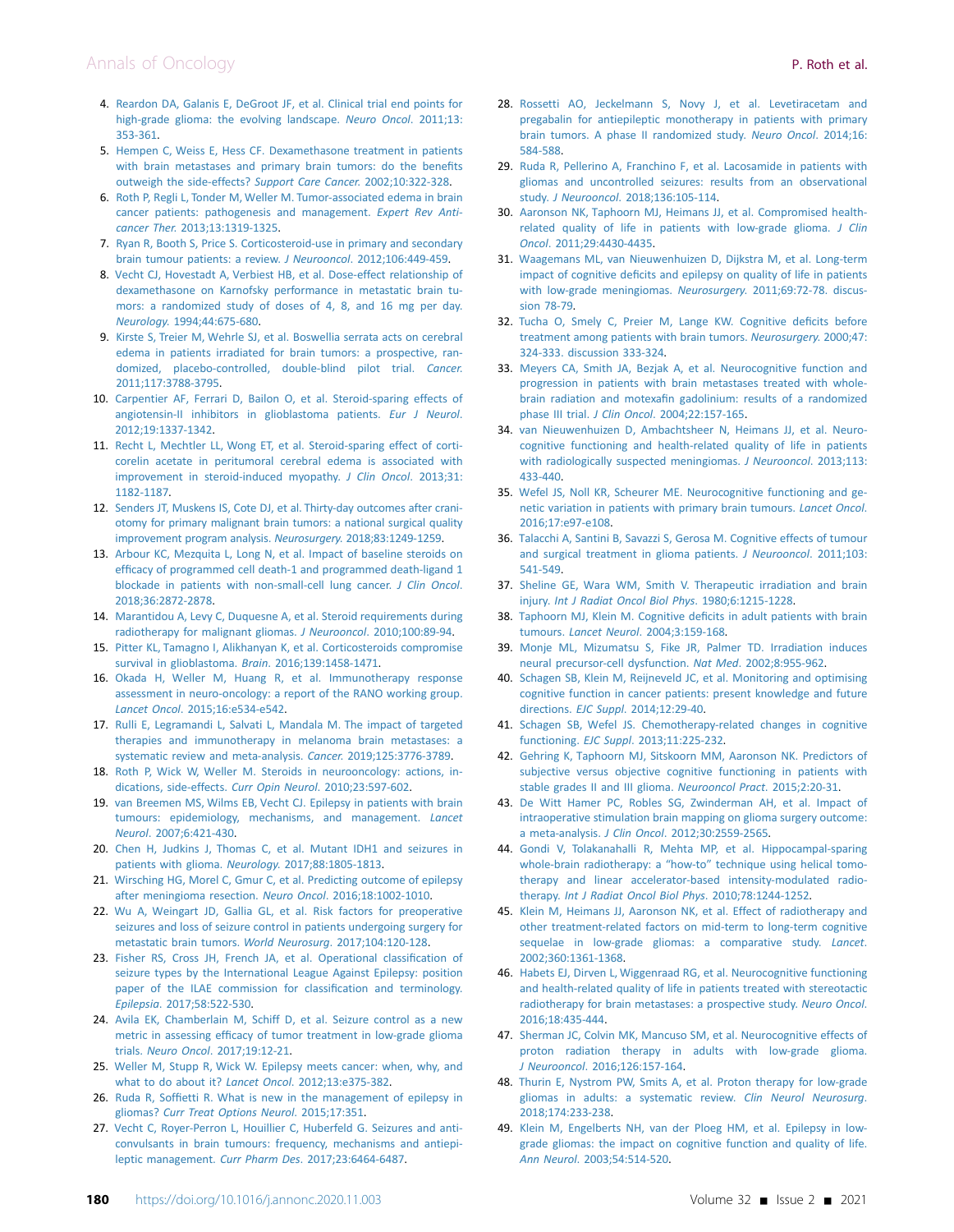- <span id="page-10-0"></span>50. [Meyers CA, Weitzner MA, Valentine AD, Levin VA. Methylphenidate](http://refhub.elsevier.com/S0923-7534(20)43146-1/sref50) [therapy improves cognition, mood, and function of brain tumor pa](http://refhub.elsevier.com/S0923-7534(20)43146-1/sref50)tients. J Clin Oncol[. 1998;16:2522-2527](http://refhub.elsevier.com/S0923-7534(20)43146-1/sref50).
- <span id="page-10-1"></span>51. Shaw EG, Rosdhal R, D'[Agostino RB Jr, et al. Phase II study of done](http://refhub.elsevier.com/S0923-7534(20)43146-1/sref51)[pezil in irradiated brain tumor patients: effect on cognitive function,](http://refhub.elsevier.com/S0923-7534(20)43146-1/sref51) [mood, and quality of life.](http://refhub.elsevier.com/S0923-7534(20)43146-1/sref51) J Clin Oncol. 2006;24:1415-1420.
- <span id="page-10-2"></span>52. [Rapp SR, Case LD, Peiffer A, et al. Donepezil for irradiated brain tumor](http://refhub.elsevier.com/S0923-7534(20)43146-1/sref52) [survivors: a phase III randomized placebo-controlled clinical trial.](http://refhub.elsevier.com/S0923-7534(20)43146-1/sref52) J Clin Oncol[. 2015;33:1653-1659.](http://refhub.elsevier.com/S0923-7534(20)43146-1/sref52)
- <span id="page-10-3"></span>53. [Brown PD, Pugh S, Laack NN, et al. Memantine for the prevention of](http://refhub.elsevier.com/S0923-7534(20)43146-1/sref53) [cognitive dysfunction in patients receiving whole-brain radiotherapy:](http://refhub.elsevier.com/S0923-7534(20)43146-1/sref53) [a randomized, double-blind, placebo-controlled trial.](http://refhub.elsevier.com/S0923-7534(20)43146-1/sref53) Neuro Oncol. [2013;15:1429-1437](http://refhub.elsevier.com/S0923-7534(20)43146-1/sref53).
- <span id="page-10-4"></span>54. [Gehring K, Patwardhan SY, Collins R, et al. A randomized trial on the](http://refhub.elsevier.com/S0923-7534(20)43146-1/sref54) effi[cacy of methylphenidate and moda](http://refhub.elsevier.com/S0923-7534(20)43146-1/sref54)finil for improving cognitive [functioning and symptoms in patients with a primary brain tumor.](http://refhub.elsevier.com/S0923-7534(20)43146-1/sref54) J Neurooncol[. 2012;107:165-174.](http://refhub.elsevier.com/S0923-7534(20)43146-1/sref54)
- <span id="page-10-5"></span>55. [Gehring K, Sitskoorn MM, Aaronson NK, Taphoorn MJ. Interventions](http://refhub.elsevier.com/S0923-7534(20)43146-1/sref55) for cognitive defi[cits in adults with brain tumours.](http://refhub.elsevier.com/S0923-7534(20)43146-1/sref55) Lancet Neurol. [2008;7:548-560](http://refhub.elsevier.com/S0923-7534(20)43146-1/sref55).
- 56. [Zucchella C, Capone A, Codella V, et al. Cognitive rehabilitation for](http://refhub.elsevier.com/S0923-7534(20)43146-1/sref56) [early post-surgery in patients affected by primary brain tumor: a](http://refhub.elsevier.com/S0923-7534(20)43146-1/sref56) [randomized, controlled trial.](http://refhub.elsevier.com/S0923-7534(20)43146-1/sref56) J Neurooncol. 2013;114:93-100.
- 57. [Yang S, Chun MH, Son YR. Effect of virtual reality on cognitive](http://refhub.elsevier.com/S0923-7534(20)43146-1/sref57) [dysfunction in patients with brain tumor.](http://refhub.elsevier.com/S0923-7534(20)43146-1/sref57) Ann Rehabil Med. 2014;38: [726-733](http://refhub.elsevier.com/S0923-7534(20)43146-1/sref57).
- <span id="page-10-6"></span>58. [Gehring K, Sitskoorn MM, Gundy CM, et al. Cognitive rehabilitation in](http://refhub.elsevier.com/S0923-7534(20)43146-1/sref58) patients with gliomas: a randomized, controlled trial, J Clin Oncol. [2009;27:3712-3722](http://refhub.elsevier.com/S0923-7534(20)43146-1/sref58).
- <span id="page-10-7"></span>59. [Walker AJ, Card TR, West J, et al. Incidence of venous thromboem](http://refhub.elsevier.com/S0923-7534(20)43146-1/sref59)[bolism in patients with cancer - a cohort study using linked United](http://refhub.elsevier.com/S0923-7534(20)43146-1/sref59) Kingdom databases. Eur J Cancer[. 2013;49:1404-1413.](http://refhub.elsevier.com/S0923-7534(20)43146-1/sref59)
- <span id="page-10-8"></span>60. [Petterson TM, Marks RS, Ashrani AA, et al. Risk of site-speci](http://refhub.elsevier.com/S0923-7534(20)43146-1/sref60)fic cancer [in incident venous thromboembolism: a population-based study.](http://refhub.elsevier.com/S0923-7534(20)43146-1/sref60) Thromb Res[. 2015;135:472-478](http://refhub.elsevier.com/S0923-7534(20)43146-1/sref60).
- <span id="page-10-9"></span>61. [Edwin NC, Khoury MN, Sohal D, et al. Recurrent venous thrombo](http://refhub.elsevier.com/S0923-7534(20)43146-1/sref61)[embolism in glioblastoma.](http://refhub.elsevier.com/S0923-7534(20)43146-1/sref61) Thromb Res. 2016;137:184-188.
- <span id="page-10-10"></span>62. [Yust-Katz S, Mandel JJ, Wu J, et al. Venous thromboembolism \(VTE\)](http://refhub.elsevier.com/S0923-7534(20)43146-1/sref62) [and glioblastoma.](http://refhub.elsevier.com/S0923-7534(20)43146-1/sref62) J Neurooncol. 2015;124:87-94.
- <span id="page-10-11"></span>63. [Le Rhun E, Genbrugge E, Stupp R, et al. Associations of anticoagulant](http://refhub.elsevier.com/S0923-7534(20)43146-1/sref63) [use with outcome in newly diagnosed glioblastoma.](http://refhub.elsevier.com/S0923-7534(20)43146-1/sref63) Eur J Cancer. [2018;101:95-104](http://refhub.elsevier.com/S0923-7534(20)43146-1/sref63).
- <span id="page-10-12"></span>64. [Donato J, Campigotto F, Uhlmann EJ, et al. Intracranial hemorrhage in](http://refhub.elsevier.com/S0923-7534(20)43146-1/sref64) [patients with brain metastases treated with therapeutic enoxaparin:](http://refhub.elsevier.com/S0923-7534(20)43146-1/sref64) [a matched cohort study.](http://refhub.elsevier.com/S0923-7534(20)43146-1/sref64) Blood. 2015;126:494-499.
- <span id="page-10-13"></span>65. Liebman HA, O'[Connell C. Incidental venous thromboembolic events](http://refhub.elsevier.com/S0923-7534(20)43146-1/sref65) [in cancer patients: what we know in 2016.](http://refhub.elsevier.com/S0923-7534(20)43146-1/sref65) Thromb Res. [2016;140\(suppl 1\):S18-S20](http://refhub.elsevier.com/S0923-7534(20)43146-1/sref65).
- <span id="page-10-14"></span>66. [Riedl J, Preusser M, Nazari PM, et al. Podoplanin expression in pri](http://refhub.elsevier.com/S0923-7534(20)43146-1/sref66)[mary brain tumors induces platelet aggregation and increases risk of](http://refhub.elsevier.com/S0923-7534(20)43146-1/sref66) [venous thromboembolism.](http://refhub.elsevier.com/S0923-7534(20)43146-1/sref66) Blood. 2017;129:1831-1839.
- 67. [Thaler J, Ay C, Kaider A, et al. Biomarkers predictive of venous](http://refhub.elsevier.com/S0923-7534(20)43146-1/sref67) [thromboembolism in patients with newly diagnosed high-grade gli](http://refhub.elsevier.com/S0923-7534(20)43146-1/sref67)omas. Neuro Oncol[. 2014;16:1645-1651](http://refhub.elsevier.com/S0923-7534(20)43146-1/sref67).
- 68. [Mir Seyed Nazari P, Riedl J, Pabinger I, Ay C. The role of podoplanin in](http://refhub.elsevier.com/S0923-7534(20)43146-1/sref68) [cancer-associated thrombosis.](http://refhub.elsevier.com/S0923-7534(20)43146-1/sref68) Thromb Res. 2018;164(suppl 1):S34-S39.
- <span id="page-10-15"></span>69. [Ay C, Pabinger I, Cohen AT. Cancer-associated venous thromboem](http://refhub.elsevier.com/S0923-7534(20)43146-1/sref69)[bolism: burden, mechanisms, and management.](http://refhub.elsevier.com/S0923-7534(20)43146-1/sref69) Thromb Haemost. [2017;117:219-230](http://refhub.elsevier.com/S0923-7534(20)43146-1/sref69).
- <span id="page-10-16"></span>70. [Nalluri SR, Chu D, Keresztes R, et al. Risk of venous thromboembolism](http://refhub.elsevier.com/S0923-7534(20)43146-1/sref70) [with the angiogenesis inhibitor bevacizumab in cancer patients: a](http://refhub.elsevier.com/S0923-7534(20)43146-1/sref70) meta-analysis. JAMA[. 2008;300:2277-2285](http://refhub.elsevier.com/S0923-7534(20)43146-1/sref70).
- <span id="page-10-17"></span>71. [Chinot OL, Wick W, Mason W, et al. Bevacizumab plus radiotherapy](http://refhub.elsevier.com/S0923-7534(20)43146-1/sref71)[temozolomide for newly diagnosed glioblastoma.](http://refhub.elsevier.com/S0923-7534(20)43146-1/sref71) N Engl J Med. [2014;370:709-722](http://refhub.elsevier.com/S0923-7534(20)43146-1/sref71).
- 72. [Gilbert MR, Sulman EP, Mehta MP. Bevacizumab for newly diagnosed](http://refhub.elsevier.com/S0923-7534(20)43146-1/sref72) glioblastoma. N Engl J Med[. 2014;370:2048-2049](http://refhub.elsevier.com/S0923-7534(20)43146-1/sref72).
- 73. [Wick W, Gorlia T, Bendszus M, et al. Lomustine and bevacizumab in](http://refhub.elsevier.com/S0923-7534(20)43146-1/sref73) [progressive glioblastoma.](http://refhub.elsevier.com/S0923-7534(20)43146-1/sref73) N Engl J Med. 2017;377:1954-1963.
- <span id="page-10-18"></span>74. O'[Connell CL, Boswell WD, Duddalwar V, et al. Unsuspected pulmo](http://refhub.elsevier.com/S0923-7534(20)43146-1/sref74)[nary emboli in cancer patients: clinical correlates and relevance.](http://refhub.elsevier.com/S0923-7534(20)43146-1/sref74) J Clin Oncol[. 2006;24:4928-4932.](http://refhub.elsevier.com/S0923-7534(20)43146-1/sref74)
- <span id="page-10-19"></span>75. O'[Connell C. Incidentally found pulmonary embolism: what](http://refhub.elsevier.com/S0923-7534(20)43146-1/sref75)'s the clinician to do? [Hematology Am Soc Hematol Educ Program](http://refhub.elsevier.com/S0923-7534(20)43146-1/sref75). 2015;2015:197-201.
- <span id="page-10-20"></span>76. [Righini M, Le Gal G, De Lucia S, et al. Clinical usefulness of D-dimer](http://refhub.elsevier.com/S0923-7534(20)43146-1/sref76) [testing in cancer patients with suspected pulmonary embolism.](http://refhub.elsevier.com/S0923-7534(20)43146-1/sref76) Thromb Haemost[. 2006;95:715-719.](http://refhub.elsevier.com/S0923-7534(20)43146-1/sref76)
- <span id="page-10-21"></span>77. [Iorio A, Agnelli G. Low-molecular-weight and unfractionated heparin](http://refhub.elsevier.com/S0923-7534(20)43146-1/sref77) [for prevention of venous thromboembolism in neurosurgery: a meta](http://refhub.elsevier.com/S0923-7534(20)43146-1/sref77)analysis. Arch Intern Med[. 2000;160:2327-2332](http://refhub.elsevier.com/S0923-7534(20)43146-1/sref77).
- <span id="page-10-22"></span>78. [Marras LC, Geerts WH, Perry JR. The risk of venous thromboembolism](http://refhub.elsevier.com/S0923-7534(20)43146-1/sref78) [is increased throughout the course of malignant glioma: an evidence](http://refhub.elsevier.com/S0923-7534(20)43146-1/sref78)based review. Cancer[. 2000;89:640-646.](http://refhub.elsevier.com/S0923-7534(20)43146-1/sref78)
- <span id="page-10-23"></span>79. [Lyman GH, Bohlke K, Khorana AA, et al. Venous thromboembolism](http://refhub.elsevier.com/S0923-7534(20)43146-1/sref79) [prophylaxis and treatment in patients with cancer: American Society](http://refhub.elsevier.com/S0923-7534(20)43146-1/sref79) [of Clinical Oncology Clinical Practice Guideline update 2014.](http://refhub.elsevier.com/S0923-7534(20)43146-1/sref79) J Clin Oncol[. 2015;33:654-656.](http://refhub.elsevier.com/S0923-7534(20)43146-1/sref79)
- <span id="page-10-24"></span>80. [Mandala M, Falanga A, Roila F, Group EGW. Management of venous](http://refhub.elsevier.com/S0923-7534(20)43146-1/sref80) [thromboembolism \(VTE\) in cancer patients: ESMO Clinical Practice](http://refhub.elsevier.com/S0923-7534(20)43146-1/sref80) Guidelines. Ann Oncol[. 2011;22\(Suppl 6\):vi85-vi92.](http://refhub.elsevier.com/S0923-7534(20)43146-1/sref80)
- 81. Semrad TJ, O'[Donnell R, Wun T, et al. Epidemiology of venous](http://refhub.elsevier.com/S0923-7534(20)43146-1/sref81) [thromboembolism in 9489 patients with malignant glioma.](http://refhub.elsevier.com/S0923-7534(20)43146-1/sref81) J Neurosurg[. 2007;106:601-608](http://refhub.elsevier.com/S0923-7534(20)43146-1/sref81).
- 82. [Gerber DE, Grossman SA, Streiff MB. Management of venous](http://refhub.elsevier.com/S0923-7534(20)43146-1/sref82) [thromboembolism in patients with primary and metastatic brain tu](http://refhub.elsevier.com/S0923-7534(20)43146-1/sref82)mors. J Clin Oncol[. 2006;24:1310-1318](http://refhub.elsevier.com/S0923-7534(20)43146-1/sref82).
- <span id="page-10-25"></span>83. Agnelli G. Piovella F. Buoncristiani P. et al. Enoxaparin plus [compression stockings compared with compression stockings alone in](http://refhub.elsevier.com/S0923-7534(20)43146-1/sref83) [the prevention of venous thromboembolism after elective neuro](http://refhub.elsevier.com/S0923-7534(20)43146-1/sref83)surgery. N Engl J Med[. 1998;339:80-85](http://refhub.elsevier.com/S0923-7534(20)43146-1/sref83).
- <span id="page-10-26"></span>84. [Perry JR, Julian JA, Laperriere NJ, et al. PRODIGE: a randomized](http://refhub.elsevier.com/S0923-7534(20)43146-1/sref84) [placebo-controlled trial of dalteparin low-molecular-weight heparin](http://refhub.elsevier.com/S0923-7534(20)43146-1/sref84) [thromboprophylaxis in patients with newly diagnosed malignant gli](http://refhub.elsevier.com/S0923-7534(20)43146-1/sref84)oma. J Thromb Haemost[. 2010;8:1959-1965.](http://refhub.elsevier.com/S0923-7534(20)43146-1/sref84)
- <span id="page-10-27"></span>85. [Carrier M, Abou-Nassar K, Mallick R, et al. Apixaban to prevent](http://refhub.elsevier.com/S0923-7534(20)43146-1/sref85) [venous thromboembolism in patients with cancer.](http://refhub.elsevier.com/S0923-7534(20)43146-1/sref85) N Engl J Med. [2019;380:711-719](http://refhub.elsevier.com/S0923-7534(20)43146-1/sref85).
- <span id="page-10-28"></span>86. [Khorana AA, Soff GA, Kakkar AK, et al. Rivaroxaban for thrombo](http://refhub.elsevier.com/S0923-7534(20)43146-1/sref86)[prophylaxis in high-risk ambulatory patients with cancer.](http://refhub.elsevier.com/S0923-7534(20)43146-1/sref86) N Engl J Med[. 2019;380:720-728](http://refhub.elsevier.com/S0923-7534(20)43146-1/sref86).
- <span id="page-10-29"></span>87. [Wang TF, Zwicker JI, Ay C, et al. The use of direct oral anticoagulants for](http://refhub.elsevier.com/S0923-7534(20)43146-1/sref87) [primary thromboprophylaxis in ambulatory cancer patients: guidance](http://refhub.elsevier.com/S0923-7534(20)43146-1/sref87) [from the SSC of the ISTH.](http://refhub.elsevier.com/S0923-7534(20)43146-1/sref87) J Thromb Haemost. 2019;17(10):1772-1778.
- <span id="page-10-30"></span>88. [Ay C, Kamphuisen PW, Agnelli G. Antithrombotic therapy for pro](http://refhub.elsevier.com/S0923-7534(20)43146-1/sref88)[phylaxis and treatment of venous thromboembolism in patients with](http://refhub.elsevier.com/S0923-7534(20)43146-1/sref88) [cancer: review of the literature on current practice and emerging](http://refhub.elsevier.com/S0923-7534(20)43146-1/sref88) options. ESMO Open[. 2017;2:e000188.](http://refhub.elsevier.com/S0923-7534(20)43146-1/sref88)
- <span id="page-10-31"></span>89. [Lee AY, Levine MN, Baker RI, et al. Low-molecular-weight heparin](http://refhub.elsevier.com/S0923-7534(20)43146-1/sref89) [versus a coumarin for the prevention of recurrent venous thrombo](http://refhub.elsevier.com/S0923-7534(20)43146-1/sref89)[embolism in patients with cancer.](http://refhub.elsevier.com/S0923-7534(20)43146-1/sref89) N Engl J Med. 2003;349:146-153.
- 90. [Meyer G, Marjanovic Z, Valcke J, et al. Comparison of low-molecular](http://refhub.elsevier.com/S0923-7534(20)43146-1/sref90)[weight heparin and warfarin for the secondary prevention of venous](http://refhub.elsevier.com/S0923-7534(20)43146-1/sref90) [thromboembolism in patients with cancer: a randomized controlled](http://refhub.elsevier.com/S0923-7534(20)43146-1/sref90) study. Arch Intern Med[. 2002;162:1729-1735.](http://refhub.elsevier.com/S0923-7534(20)43146-1/sref90)
- 91. [Deitcher SR, Kessler CM, Merli G, et al. Secondary prevention of](http://refhub.elsevier.com/S0923-7534(20)43146-1/sref91) [venous thromboembolic events in patients with active cancer:](http://refhub.elsevier.com/S0923-7534(20)43146-1/sref91) [enoxaparin alone versus initial enoxaparin followed by warfarin for a](http://refhub.elsevier.com/S0923-7534(20)43146-1/sref91) 180-day period. [Clin Appl Thromb Hemost](http://refhub.elsevier.com/S0923-7534(20)43146-1/sref91). 2006;12:389-396.
- 92. [Lee AYY, Kamphuisen PW, Meyer G, et al. Tinzaparin vs warfarin for](http://refhub.elsevier.com/S0923-7534(20)43146-1/sref92) [treatment of acute venous thromboembolism in patients with active](http://refhub.elsevier.com/S0923-7534(20)43146-1/sref92) [cancer: a randomized clinical trial.](http://refhub.elsevier.com/S0923-7534(20)43146-1/sref92) JAMA. 2015;314:677-686.
- 93. [Posch F, Konigsbrugge O, Zielinski C, et al. Treatment of venous](http://refhub.elsevier.com/S0923-7534(20)43146-1/sref93) [thromboembolism in patients with cancer: a network meta-analysis](http://refhub.elsevier.com/S0923-7534(20)43146-1/sref93) comparing effi[cacy and safety of anticoagulants.](http://refhub.elsevier.com/S0923-7534(20)43146-1/sref93) Thromb Res. [2015;136:582-589](http://refhub.elsevier.com/S0923-7534(20)43146-1/sref93).
- <span id="page-10-32"></span>94. [Zwicker JI, Karp Leaf R, Carrier M. A meta-analysis of intracranial](http://refhub.elsevier.com/S0923-7534(20)43146-1/sref94) [hemorrhage in patients with brain tumors receiving therapeutic](http://refhub.elsevier.com/S0923-7534(20)43146-1/sref94) anticoagulation. J Thromb Haemost[. 2016;14:1736-1740](http://refhub.elsevier.com/S0923-7534(20)43146-1/sref94).